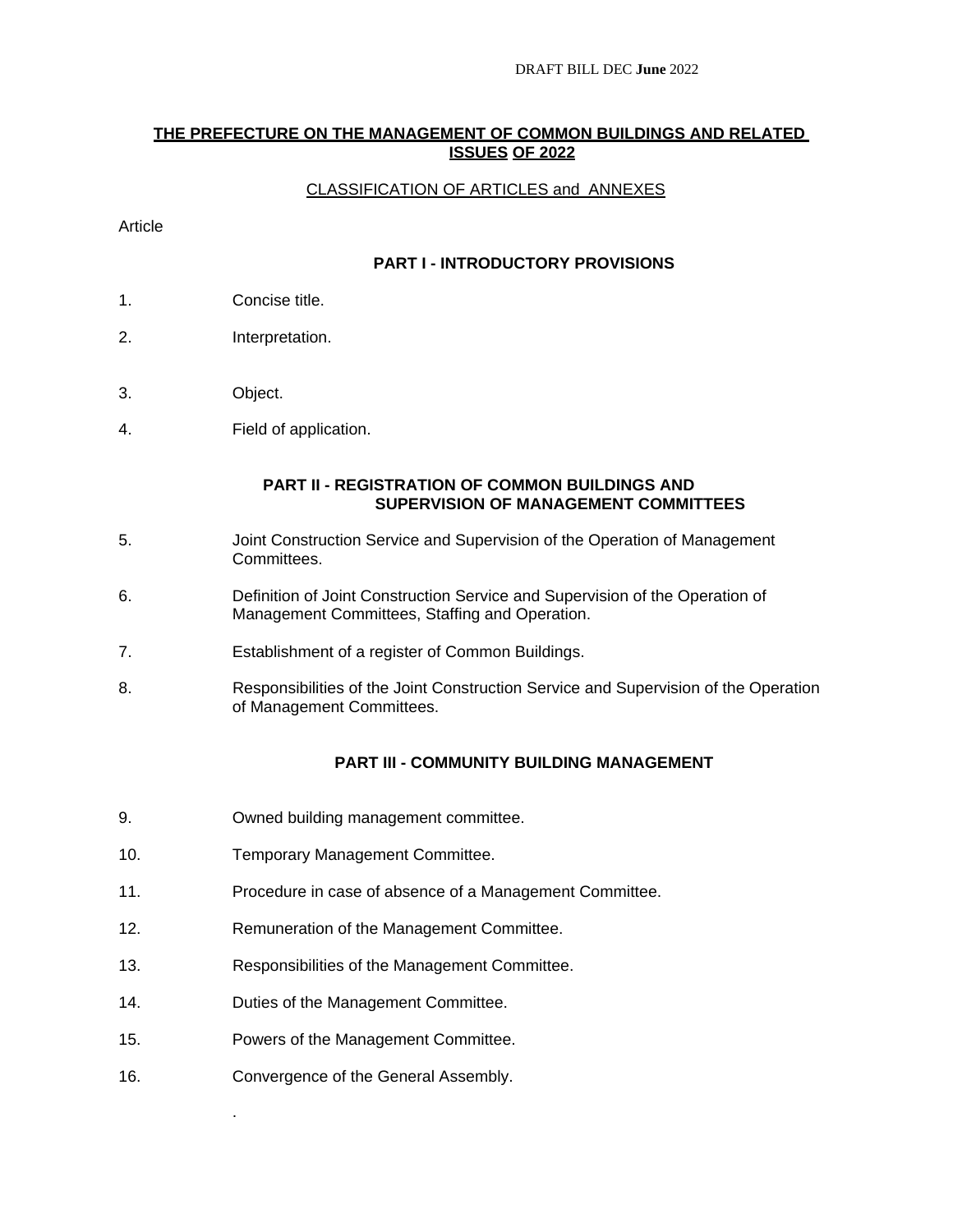- 17. Internal Regulations, operation, use etc. of common buildings.
- 18. Decisions of the main units or owners of the common building.
- 19. Registration of Internal Regulations and binding.
- 20. Standard Internal Regulations.

### **PART IV - MAINTENANCE AND INSURANCE OF COMMON BUILDINGS**

- 21. Maintenance costs, etc. of common property.
- 22. Actions for non-payment of amounts imposed by the owners
- 23. Suitability study of a co-owned building.
- 24. Insurance of owned buildings.
- 25. Mandatory Insurance Information in the Service of Shared Buildings and Supervision of the Operation of Management Committees.
- 26. Concluding Separate Insurance.
- 27. Replacement Value.

### **PART V - PARTIAL OR TOTAL DESTRUCTION OF COMMON BUILDING**

- 28. Partial or total destruction of a unit.
- 29. Partial destruction of a owned building.
- 30. Total destruction of a owned building.
- 31. Sale of a owned building completely destroyed.
- 32. Interest of the owners of the units in case of destruction or termination of the jointly owned building.

#### **PART VI - GENERAL PROVISIONS**

- 33. Offense for failure to comply.
- 34. Issuance of Circulars.
- 35. Issuance of Regulations.
- 36. Abolition.
- 37. Entry into Force.

### **ANNEXES**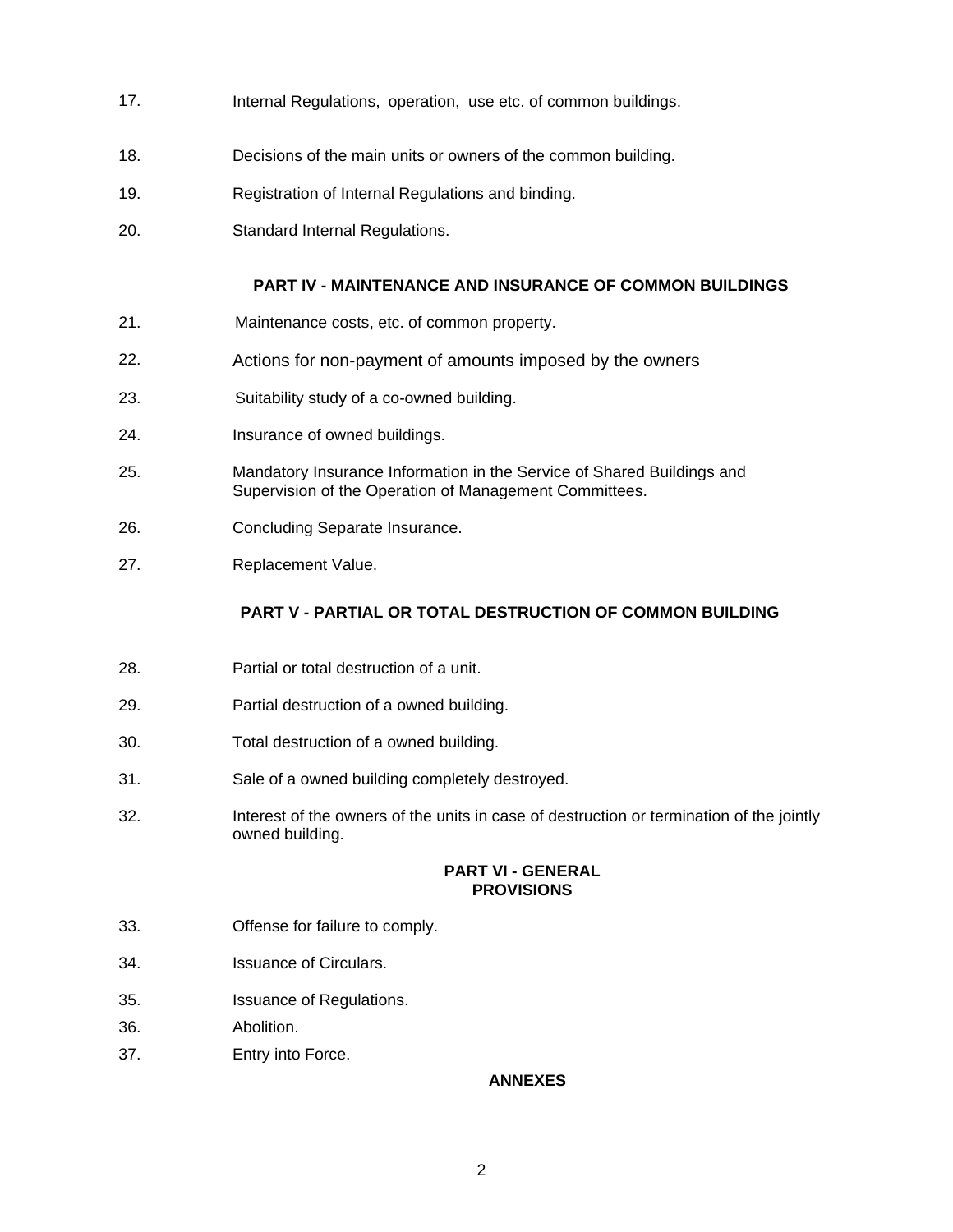Annex I. Standard Internal Regulations for the Management of Common Building

Annex II Fees and Rights

*Interpretation.* 

# **THE 2022 LAW ON THE MANAGEMENT OF COMMON BUILDINGS AND RELATED ISSUES**

#### **PART I: INTRODUCTORY PROVISIONS**

- *Concise title* **1.** This Law will be referred to as the Law on the Management of Shared Buildings and Related Issues. 2022.
	- **2** . In this Law, unless a different meaning emerges from the text -

Chapter 224. A3 / 1960 78 του 1965 10 of 1966 75 του 1968 "value general assessment » he's got the importance where shows in condition this article 2 of the Law on Real Estate (Possession, Registration and Valuation), Chapter 224 as it is amended or replaced from time to time; 51 of 1971 2 of 1978 16 of 1980 23 of 1982 68 of 1984 82 of 1984 86 of 1985 189 of 1986 12 of 1987 74 of 1988 117 of 1988 43 of 1990 65 of 1990 30 (I) of 1992 90 (I) of 1992 6 (I) of 1993 58 (I) of 1994 40 (I) of 1996 ΑΝΑΚ.2331 31 (I) of 1998 144 (I) of 1999 123 (I) of 2001 57 (I) of 2005 5 (I) of 2006 55 (I) of 2006 136 (I) of 2006 120 (I) of 2007 121 (I) of 2007 150 (I) of 2007 165 (I) of 2007 27 (I) of 2010 61 (I) of 2010 82 (I) of 2010 83 (I) of 2010 48 (I) of 2011 45 (I) of 2012 155 (I) of 2013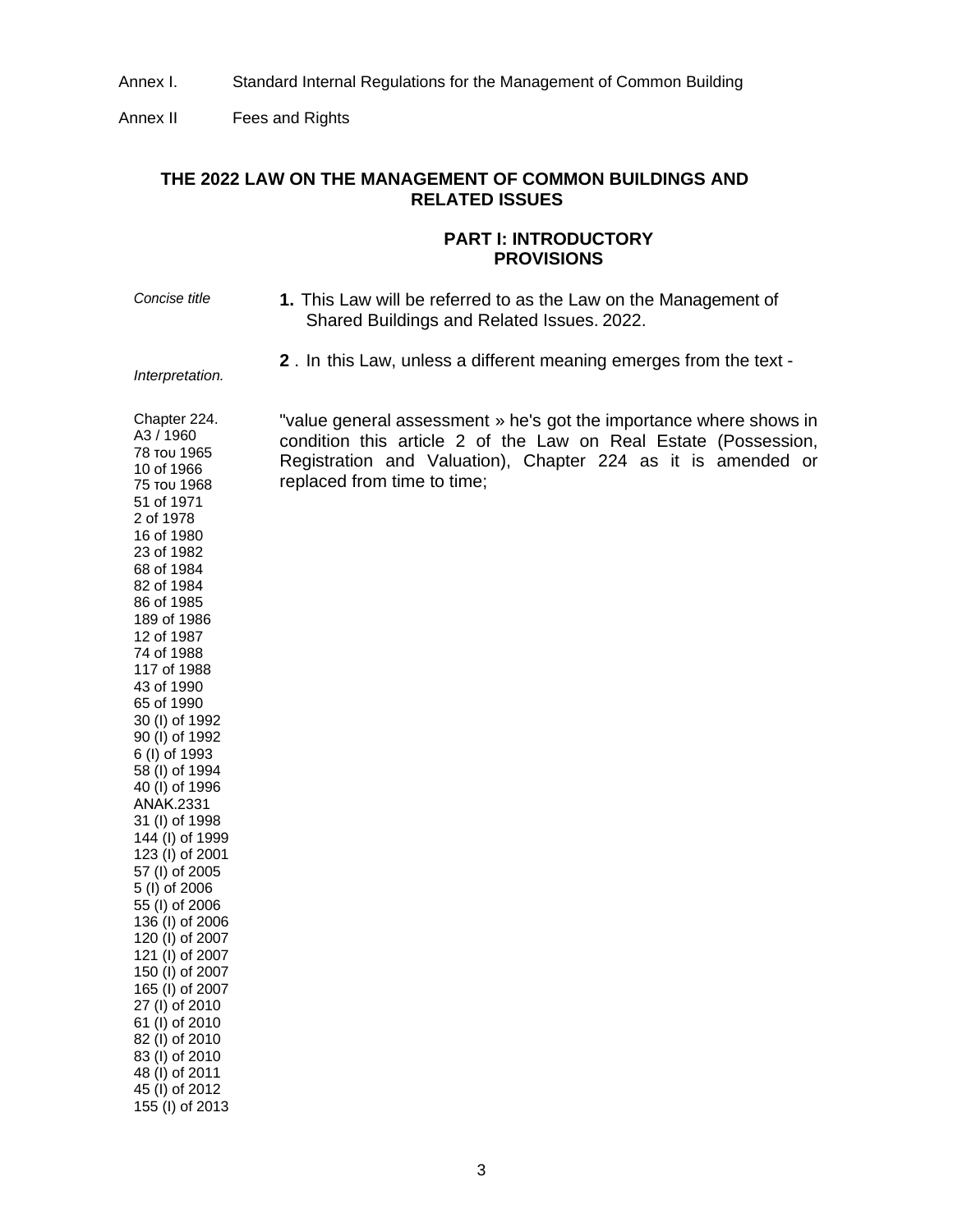110 (Ι) του 2014 178 (I) of 2014 180 (I) of 2014 41 (Ι) του 2015 48 (I) of 2015 54 (I) of 2015 15 (I) of 2016 66 (I) of 2016 67 (I) of 2016 32 (I) of 2017 138 (I) of 2017 139 (I) of 2017 71 (I) of 2018 78 (I) of 2018 79 (I) of 2018 42 (I) of 2019 43 (I) of 2019 145 (I) of 2019. Chapter 96 L.35 (I) / 1999 14/1959 67/1963 6/1964 65/1964 12/1969 38/1969 13/1974 28/1974 24/1978 25/1979 80/1982 15/1983 9/1986 115/1986 199/1986 53/1987 87/1987 316/1987 108/1988 243/1988 122/1990 97 (I) / 1992 45 (I) / 1994 14 (I) / 1996 52 (I) / 1996 ΑΝΑΚ.5062 37 (I) / 1997 72 (I) / 1997 71 (I) / 1998 35 (I) / 1999 61 (I) / 1999 81 (I) / 1999 57 (I) / 2000 66 (I) / 2000 73 (I) / 2000 126 (I) / 2000 157 (I) / 2000 26 (I) / 2002 33 (I) / 2002 202 (I) / 2002 101 (I) / 2006

"Competent Authority or competent building authority" means the authority responsible for issuing the necessary building permit within the area or administrative district in respect of which it is established or appointed either under the provisions of paragraph (2) of Article 3 of on the Regulation of Roads and Buildings of a Law as amended or replaced from time to time, or as it is established or appointed or differentiated by any other legislation;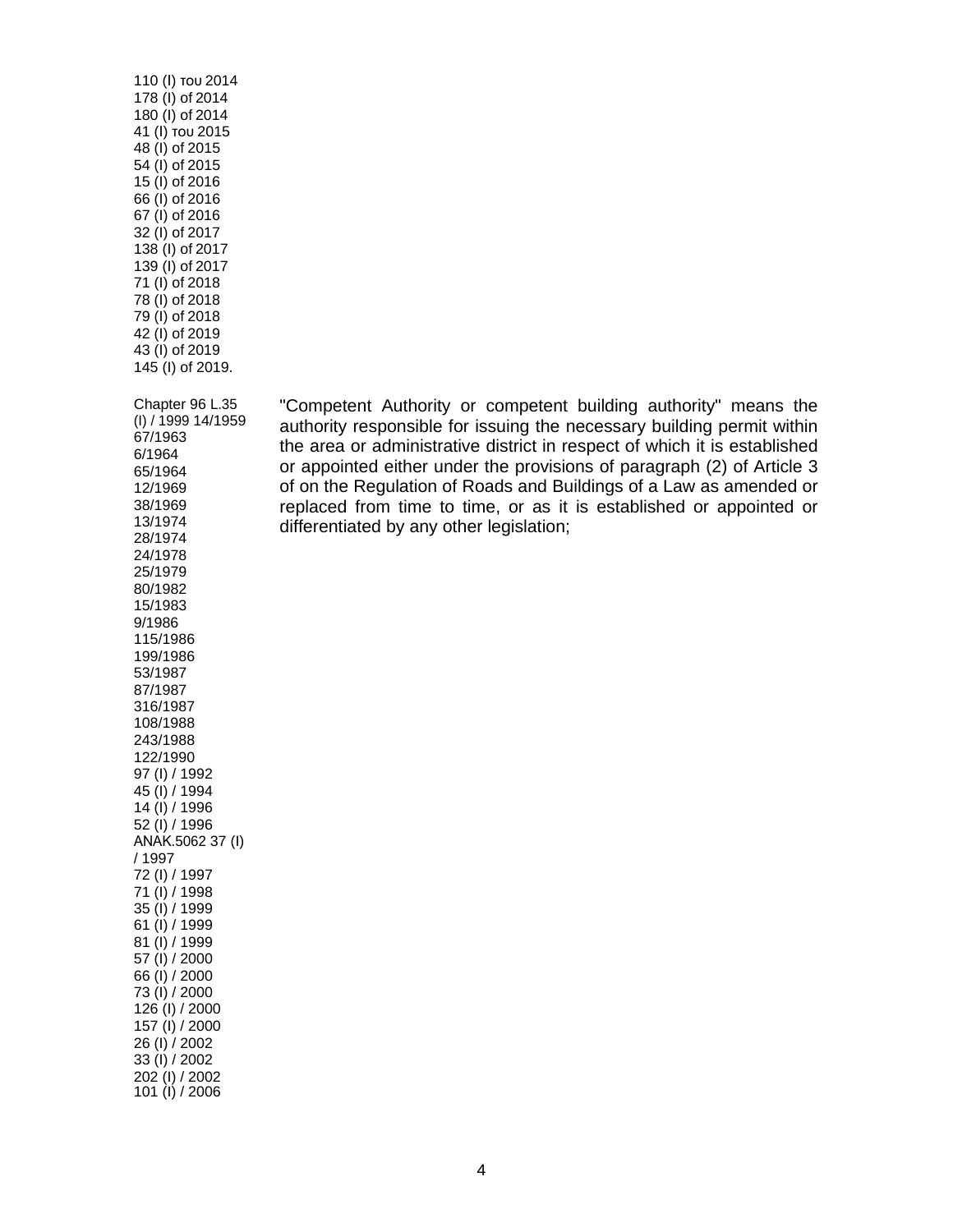| 21 (I) / 2008<br>32 (I) / 2008<br>47 (I) / 2011<br>77 (I) / 2011<br>131 (I) / 2011<br>152 (I) / 2011<br>34 (I) / 2012<br>149 (I) / 2012<br>66 (I) / 2013<br>40 (I) / 2015<br>19(I) / 2016<br>111 (I) / 2017<br>143 (I) / 2017<br>143 (I) / 2018<br>17 (I) / 2019. |                                                                                                                                                                                                                                                                                                                                                                                                                                                                                                                                         |
|-------------------------------------------------------------------------------------------------------------------------------------------------------------------------------------------------------------------------------------------------------------------|-----------------------------------------------------------------------------------------------------------------------------------------------------------------------------------------------------------------------------------------------------------------------------------------------------------------------------------------------------------------------------------------------------------------------------------------------------------------------------------------------------------------------------------------|
| $L.38$ (I) /<br>2016 L.88 (I)<br>/ 2017 L.155<br>(I) / 2018                                                                                                                                                                                                       | "Insurer" means an insurance company which by virtue of approx<br>Exercise of Insurance and Reinsurance Work and Other related<br>issues of Law or any other Law amending it, can to conducts<br>insurance tasks in Cypriot<br>Democracy in the industry related to the imposed<br>insurance coverage obligation;                                                                                                                                                                                                                       |
| Law 159 (I) / 2012                                                                                                                                                                                                                                                | "Mediation" has the meaning given to it in the Law on Certain Matters<br>of Mediation in Civil Disputes;<br>"Management Committee" means the management committee<br>established and acting under the provisions of this Law;<br>"Court" means a Court which exercises civil jurisdiction other than as<br>provided for in this Court;<br>"Registered" together with the grammatical variants and related<br>expressions of this term, means registered in the Real Estate<br>Register kept by the provisions of the Law on Real Estate |
|                                                                                                                                                                                                                                                                   | (Ownership, Registration and Valuation), and includes the share in<br>the property;<br>"Internal Regulations" means the Internal Regulations that they can<br>the owners of common owner construction to draw up and<br>implement, for the management and operation of the common<br>building;                                                                                                                                                                                                                                          |

"Owner" means the owner of the unit and / or the owner of a common building;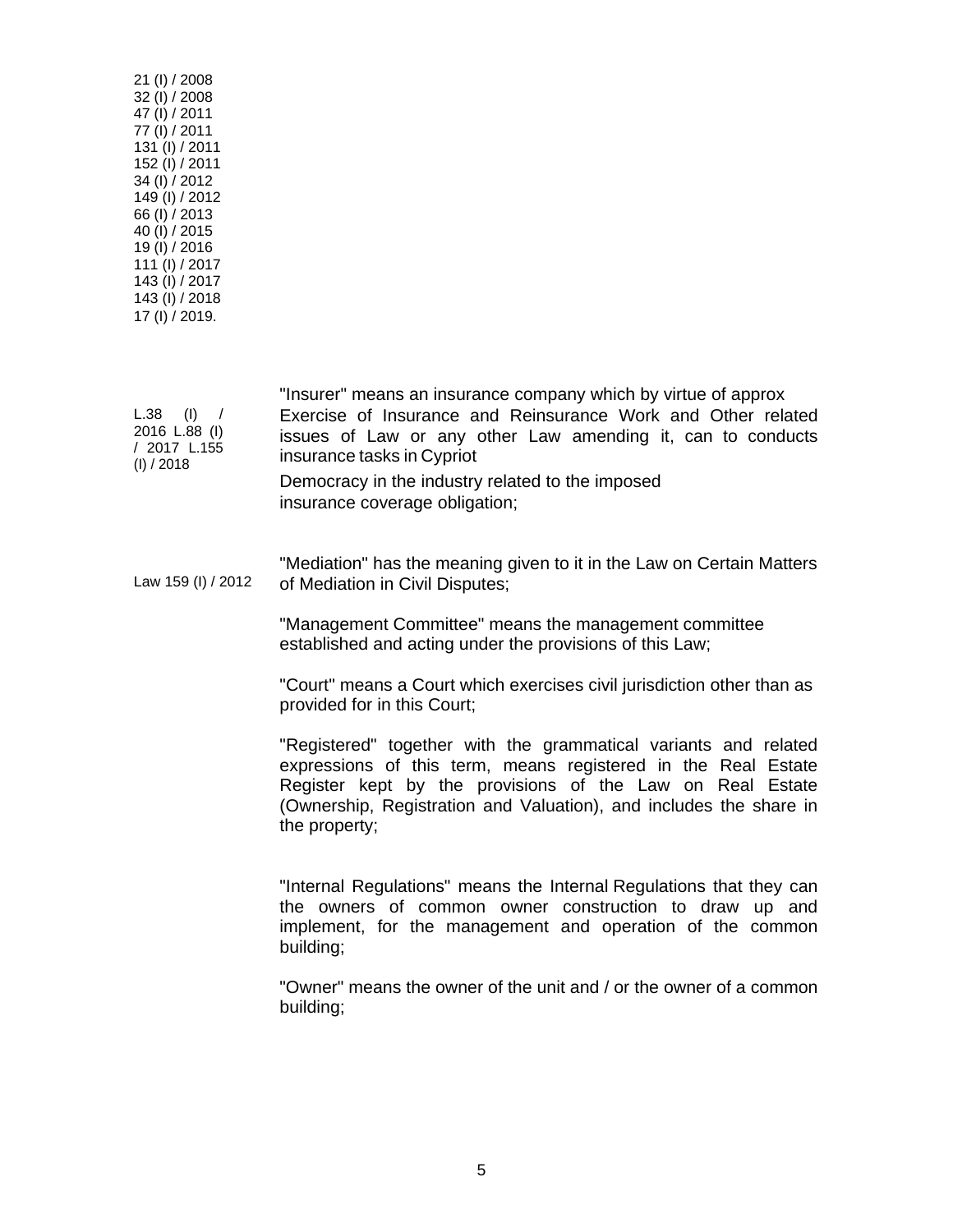"Regulations" means the Regulations adopted by the Council of Ministers pursuant to Articles 6, 8, 14 and 35;

"Co-owned property" means any part of a co-owned building which is not registered as a unit;

"Common building" has the meaning that it attaches to this term article 38Β of about Real estate Property (Occupation, Sign up and Assessment) of Law, as it is amended or replaced from time to time and includes:

- (i) all buildings that have obtained a building permit, division permit, building permit certificate (approval certificate, certificate with notes or certificate of unauthorized works), under the Law on Regulation of Roads and Buildings, regardless of whether they are registered in the real estate register, and
- (ii) the buildings that have been registered in the real estate register before the entry into force of the Property Property (Ownership, Registration and Valuation) (Amending) Law of 1993, ie 12 February 1993;

"Communal" means the amount charged to each owner of a condominium for the expenses required for the repair and maintenance of the condominium construction

"Real estate register" means the Register kept in accordance with the provisions of Article 51 of the Law on Real Estate (Possession, Registration and Valuation) and includes a computerized Register;

"Unit owner" means the person registered in the estate register as owner unit with special registration certificate, according to the provisions of Part II of the Law on Real Estate (Possession, Registration and Valuation), as amended or replaced, or the person entitled to register as the owner of the unit, whether it is registered in this way or not. , and includes a unit owned under a lease registered under the Part IV of about Real estate Property (Occupation, Registration and Evaluation of the Law, (hereinafter referred to as "long-term lease"), τον long term tenant the τον long term lessor, registered on a case-by-case basis, unless the lease provides that the long-term

6 (I *) of 1993*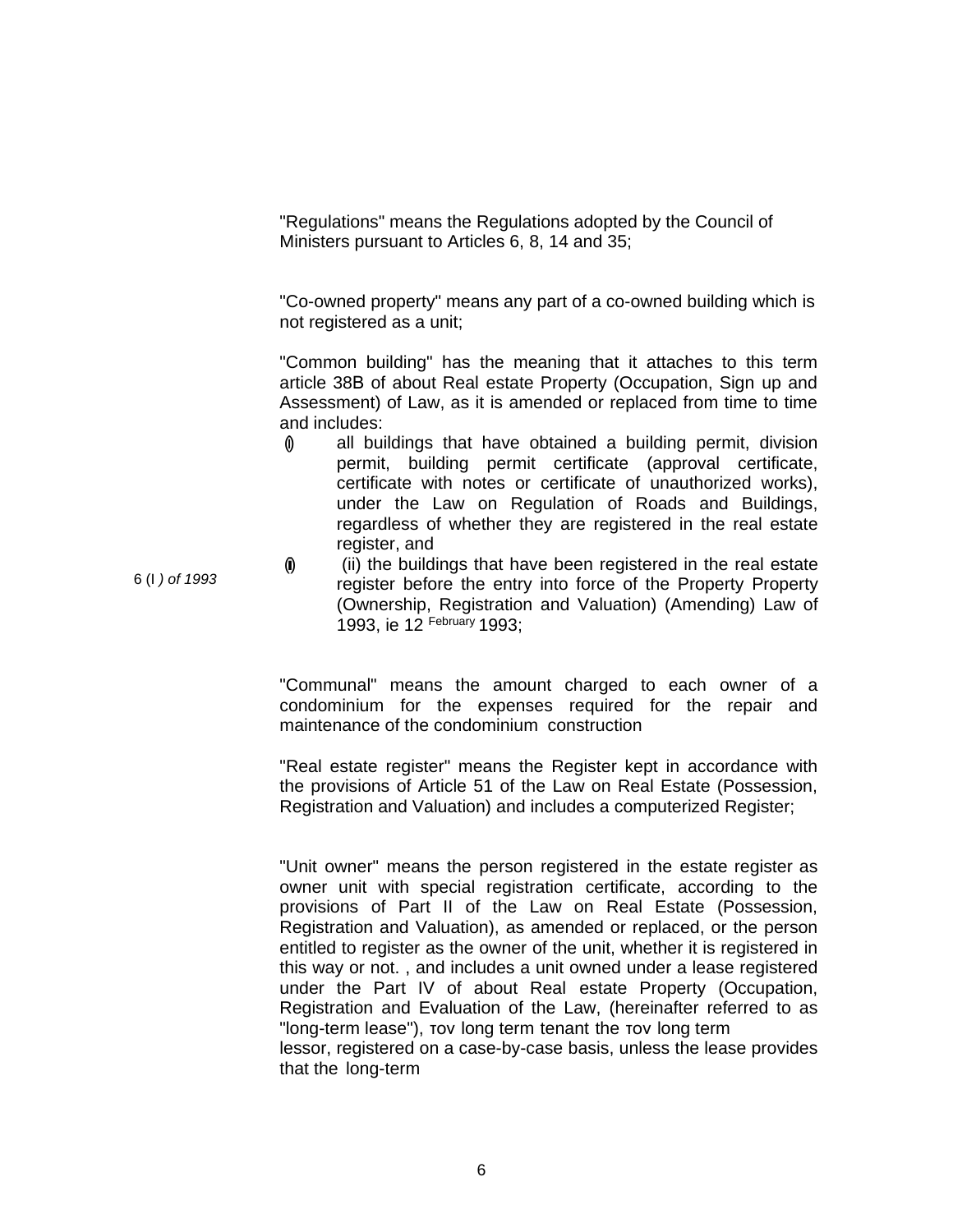lessee the The long-term lessor not I will is considered Mr of the unit for their aims of Law hish long-term lessee or long-term lessee is the lessee or lessee under a lease or sublease registered under Part IV of the Real Estate Law (Ownership, Registration and Appraisal), as amended or replaced;

"Main building owner" means the person registered in the real estate register as the owner of real estate on which a building has been erected for which a building permit, a division permit and a building permit have been obtained, in accordance with the Roads and Buildings Regulation Law; but no separate registration of the unit or building has been issued in the real estate register in accordance with the provisions of Part II of the Law on Real Estate (Ownership, Registration and Appraisal), as it is amended or replaced;

"Register of shared buildings" and "management committees" means the register created and maintained pursuant to Article 7 of this law by the Registration Service of Common Buildings and the Supervision of the Operation of the Management Committees;

"Unit" means a floor or section, or floor section, room, office, apartment or store or any other section or space of a co-owned building that can be appropriately and comfortably occupied and fruiting as complete separate and independent unit for any purpose for which a building permit or remaining unused development rights have been secured, if he's got issued the no special sign up according with the provisions of Part II of the Real Estate (Occupation, Registration and Assessment) Law, such as he each time modified or replaced  $\cdot$ 

"Building" means a permanent structure and includes the land on which it is built;

"Limited joint ownership" means a part of a jointly owned building granted under section 38F of the Real Estate (Ownership, Registration and Appraisal) Law, as amended or replaced, for the exclusive use of one or more but not all units;

"Certificate" means a certificate of approval, a certificate of approval with notes or a certificate of unauthorized work; where issued by force of provisions of about Regulation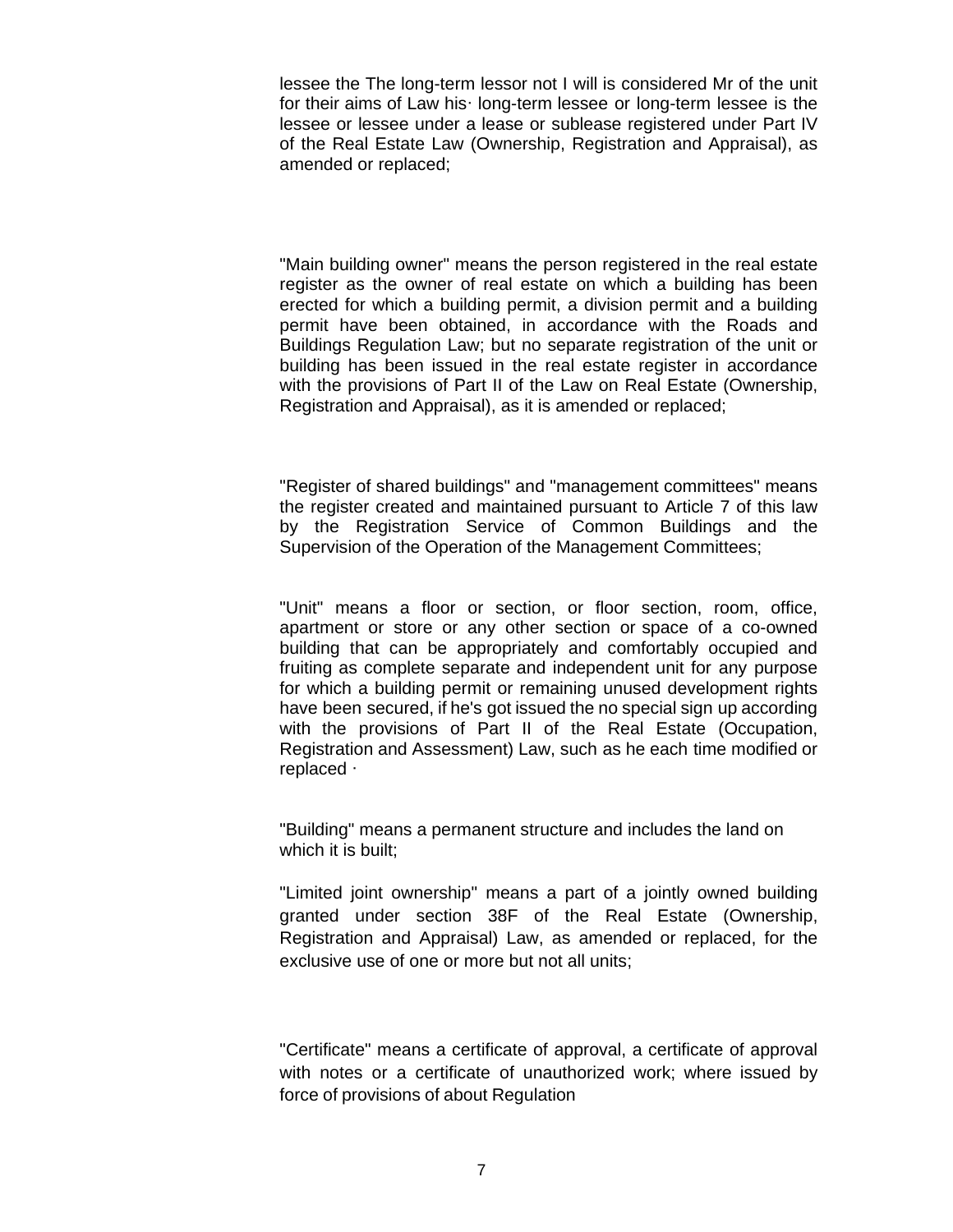Roads and Buildings Law or other certificate provided in this law;

"Certificate of repayment" means the certificate issued by the Management Committee pursuant to Article 15  $\cdot$ 

"Person" means a natural or legal person;

"Standard Rules of Procedure" means the Regulations set out in Annex I;

"Service" means the Service for the Registration of Shared Buildings and the Supervision of the Operation of the Management Committees such as she is determined in the article 6 of present Law ∙

"Minister" means the Minister of the Interior.

*Object.* **3.** THE present Law determines the frame for the common property buildings in the Republic for the purpose of their management and proper operation their.

*Scope .* **4** .- (1) This Law applies to:

(a) all co-owned buildings of the Republic which have been registered under the provisions of the Law on Real Estate (Ownership, Registration and Valuation), as amended or replaced from time to time, and

(b) all co-owned buildings that have obtained a building permit, a division permit and a building permit certificate from the competent principle, regardless if they have registered in the real estate register.

# **PART II: SERVICE OF REGISTRATION OF COMMON BUILDINGS AND MANAGEMENT COMMITTEES**

*Joint Construction Service and Supervision of the Operation of Management Committees.* 

**5.-** (1) For the purposes of this Law, a Service for Shared Buildings and Supervision of the Operation of Management Committees is established.

(2) The Office is responsible for the development and coordination of the necessary actions for the registration and supervision of the management of the owned buildings, without affecting the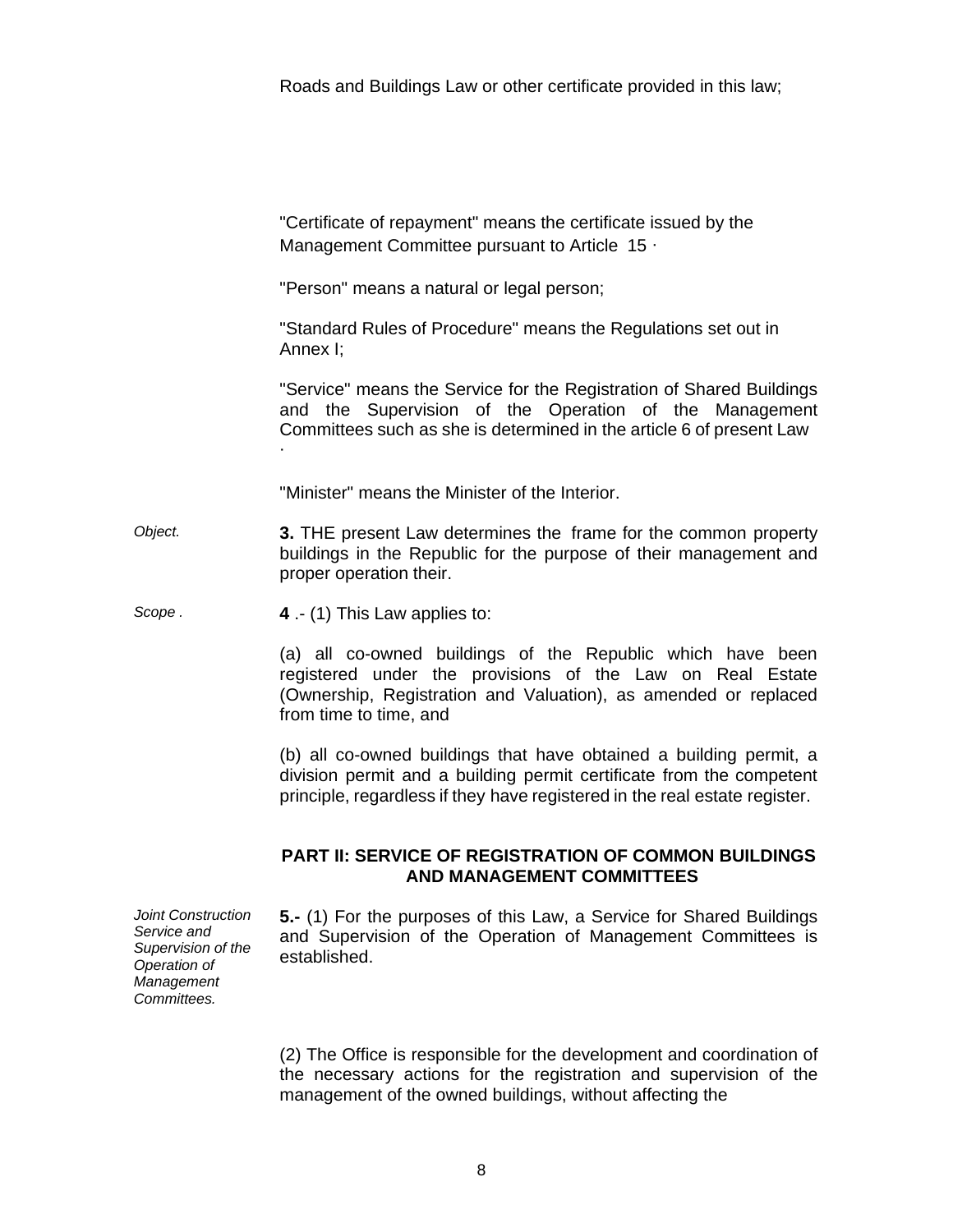powers where exercised by other bodies of the Republic in accordance with the current one legislation.

*Definition of Registration Service for Joint Buildings and Supervision of the Operation of Management Committees, Staffing and Operation.* 

**6.** (1) Service, designates the competent building authority by administrative district as it exists or as defined in the legislation in force:

It is understood that, regardless of the provisions of this article, the Council of Ministers, following a Decree upon the submission of a proposal by the Minister, may transfer in writing to any legal entity under public law, administrative authority or self-governing body in the Republic that exercises power as a building authority under of any law, to exercise the responsibilities of the Service.

(2) The Competent Authority to which the Service administratively belongs, shall staff with the appropriate personnel for the handling of the various works of, by force of provisions of present Law and Regulations.

(3) The Competent Authority determines the structure of the Services of the Service, the number of positions, the salary and the salary scale of each position and prepares the service plans of the positions that may be interchangeable with other positions of the Competent Authority.

(4) Any issue concerning the internal operation of the Service, is regulated by a relevant decision of the Competent Authority, which is taken by a majority.

*Establishment of a Register of Common Buildings.*  **7.** (1) For their aims of present Law, the Service creates and maintains a register for Shared Buildings, from data through Central Warehouse Information and the contribution of Department of Lands and Surveys, as well as the Competent Urban Planning, Municipal Authorities and District Administrations of the Republic.

> (2) The cadastral reports of the building and its address will be kept in the register.

*Responsibilities of the Joint Construction Service and Supervision of the Operation of Management Committees.* 

**8** .- (1) The Service has the following responsibilities, within its area or administrative district, in relation to which it is established or appointed:

(a) Examines applications and decides on the registration and operation of Management Committees of common buildings ∙

(b) examine applications and decide on the exemption of Management Committees for registration in accordance with the provisions of this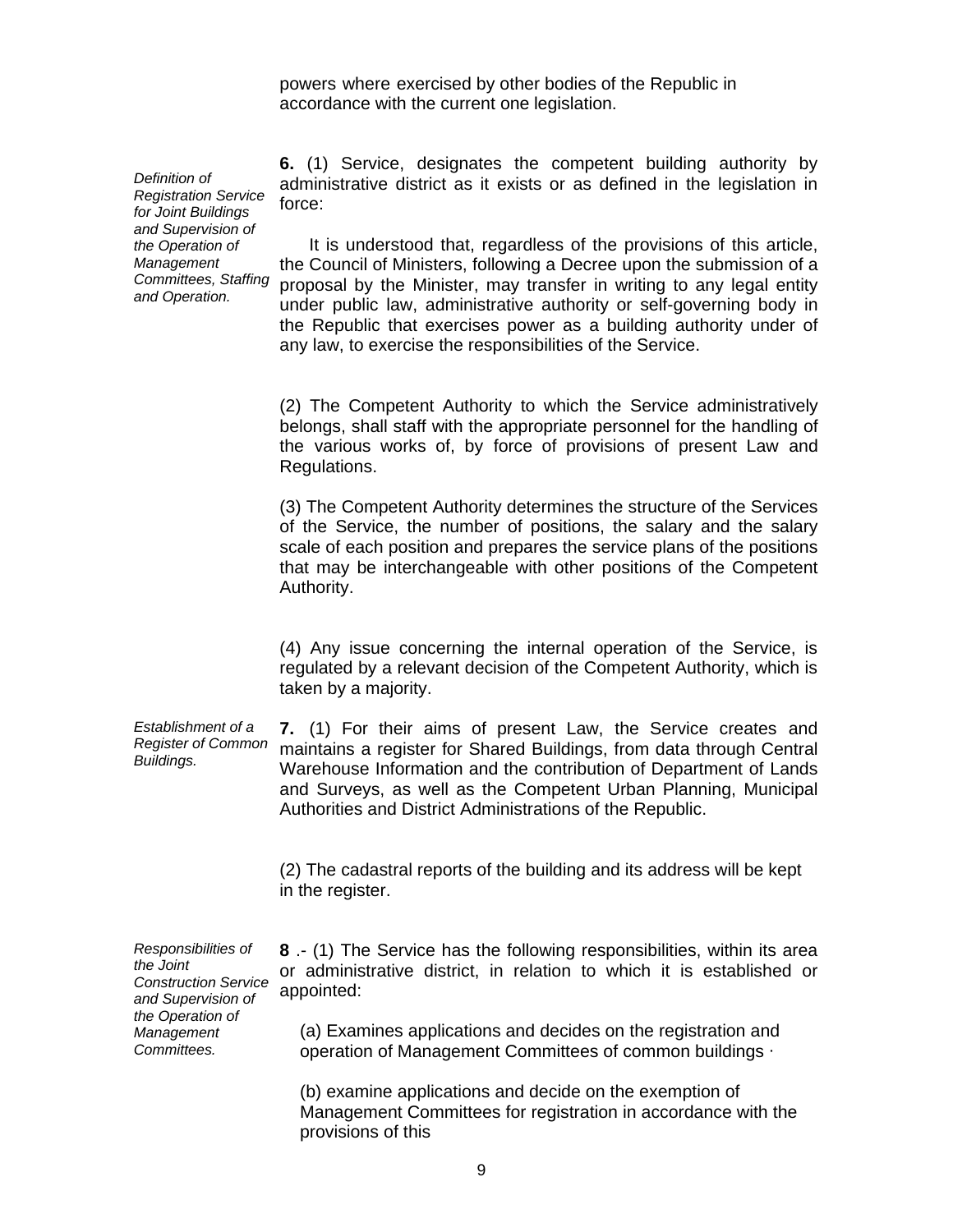law and regulations relating to the conditions of exemption ∙

(c) draws up and observes register for the Management Committees of the co-owned buildings in which the Management Committee and its Regulations are listed in accordance with the provisions of this Law ∙

(d) issues a relevant Certificate of Registration and Operation of the Management Committee of the jointly owned building under the provisions of this Law;

(e) examines the content of the application for the appointment of a Management Committee that falls under the provisions of articles 10 and 11 of this Law and suggests its operation by setting terms and conditions or the remuneration of the committee if it does not come from the owners, for the specific activity ∙

(f) has the responsibility and supervision as in all owned buildings operates a Management Committee, in accordance with the provisions of this Law  $\cdot$  (g) summon to any meeting and / or consult any official of a public service or body of public or private law, as well as any person whose views or expertise in a particular subject may be deemed useful or necessary for the work of ∙

(h) in cases where disputes arise between the owners and the Management Committee, the Service, in accordance with the provisions of this Law and the Internal Standard Regulations, consults with the owners or refers the case to the Court ∙

(i) in cases where the Management Committee of a co-owned building or the owner or owners erect or tolerate or allow a building to be erected or demolished or rebuilt or converted, added or repair of the common property, without the required permission under the provisions of the Law on Roads and Buildings as amended or replaced, the Service may apply to the Court and with an unilateral application (ex parte) request the issuance of a decree by the Court for removal of the detected irregularity or and illegality ∙

(j) in the case of an abandoned condominium or unit, the Office shall, at the request of any owner, notify the owners of the abandoned condominium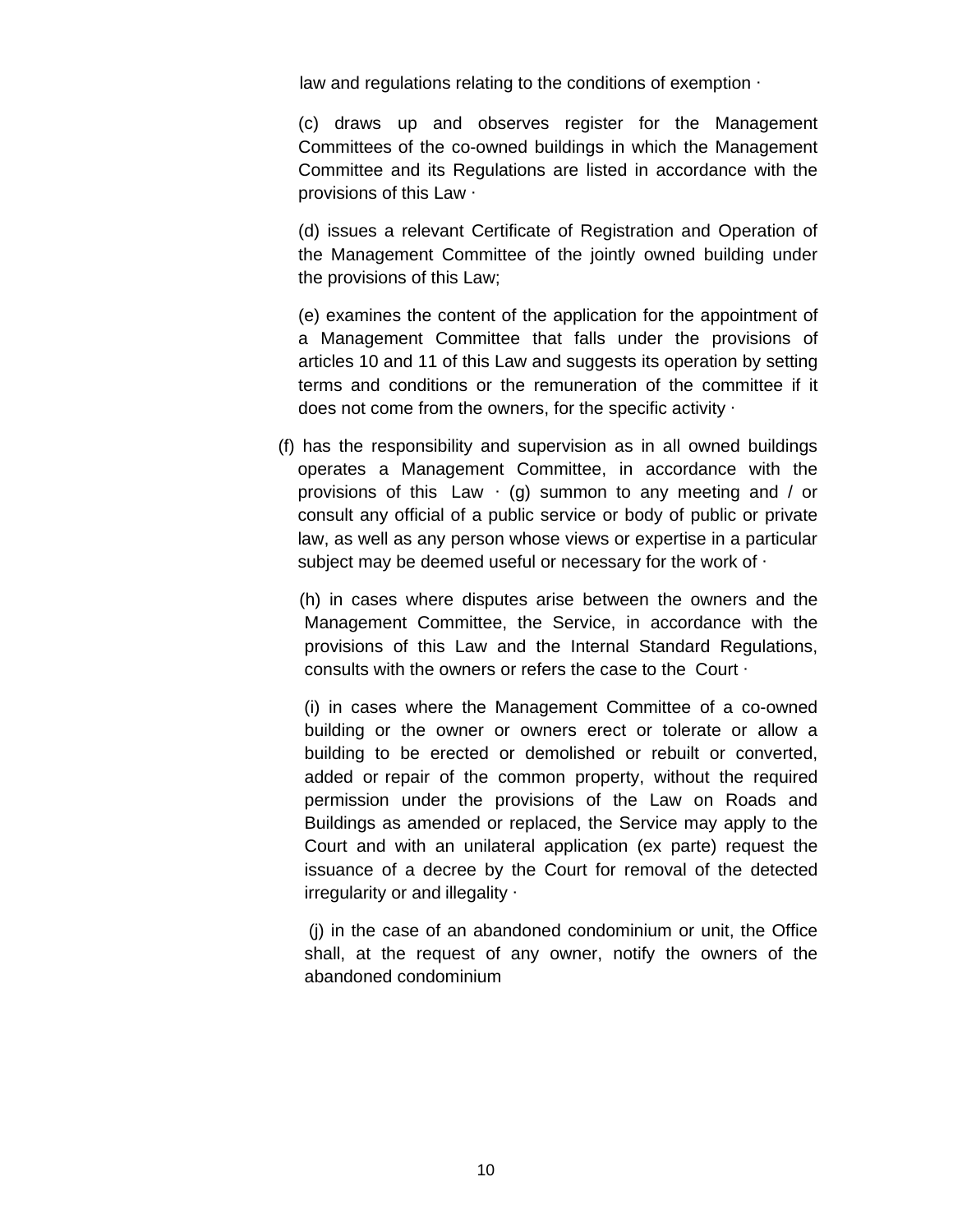of the building or the unit located on it, for the necessary actions and / or actions that should be taken for the various financial or other issues that arise when a building or unit is abandoned due to any safety risks;

(k) in the case of a dangerous joint-ownership building or a dangerous unit located on it, the Office shall immediately notify the Competent Authority of any action to be taken under the provisions of Articles 15, 15A, 15B, 15D and 15E of Roads and Buildings Law, or any law amending or replacing it ∙

(l) submits suggestions to the Minister for the criteria for exclusion of registration of a common building from the register of Registration of Common Buildings, as well as for any issues that need or can be determined under the provisions of this Law and for its better implementation;

(m) prepares information manuals for the public regarding the proper operation of the jointly constructed buildings as well as any issues related to the obligations and rights of the owners in commonly owned buildings.

(2) The Service notifies the owners of condominium buildings on issues that fall within its competences and this notification is notified by registered mail or by way of service with a court or private sponsor and is posted on the condominium or at the door of the unit located on it.

# **PART III: COMMON BUILDING MANAGEMENT**

| Owned building<br>management<br>committee. | 9 .- (1) Every co-owned building must have a Management<br>Committee for the regulation and management of cases of, except if<br>excluded from the Service, according with the paragraph (1) of Article<br>8. |
|--------------------------------------------|---------------------------------------------------------------------------------------------------------------------------------------------------------------------------------------------------------------|
|                                            | (2) The Management Committee may not be attended by persons who<br>are not owners of the units, or owners of the common building.                                                                             |
| Anney II                                   | $(2)$ The Management Committee is established and acts in                                                                                                                                                     |

*Annex II.* (3) The Management Committee is established and acts in accordance with the provisions of this Part and the Standard Internal Regulations or Standard Regulations, and must inform about its election, the Service and submit an application.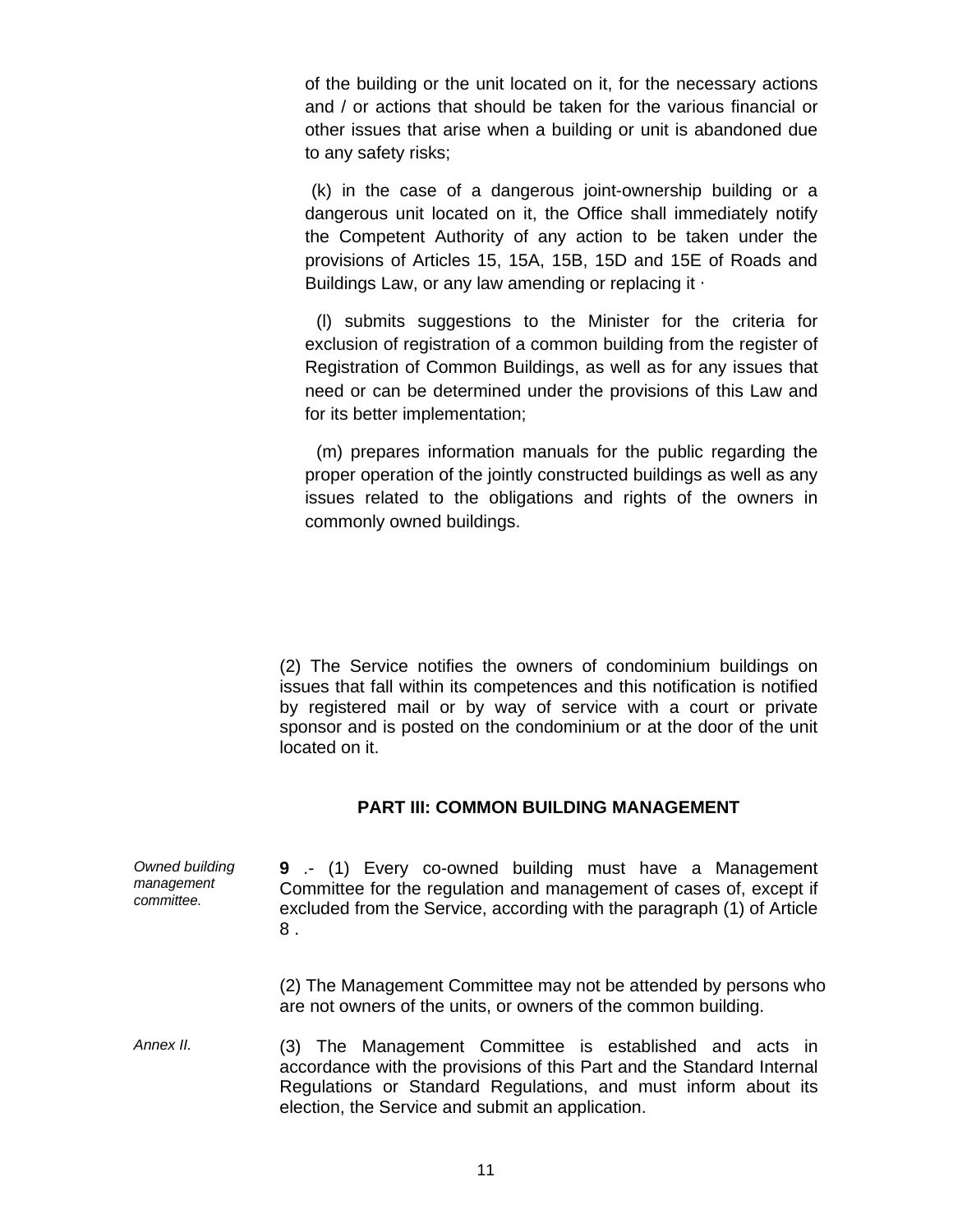according with the paragraph (4) with the payment of a registration fee and a relevant annual registration fee in accordance with the Annex II.

(4) For the registration of the Management Committee in the register, an application is submitted to the Service in a specified form accompanied by from the end where provided in the Annex II, together with their Interior Regulations where the govern in case adopted by the Internal Standards Regulations.

It is understood that this obligation is also imposed on jointly owned buildings the which not they have registered in the real estate register and for which a building permit, a division permit and a building permit certificate have been obtained from the competent principles.

It is further understood that, despite the provisions of this article, an extension is given for mandatory information of the Service up to 6 months from the entry into force of this Law.

(5) The Office shall take its decision on the registration of the Management Committee, provided that it considers that the members of the Management Committee are the owners of the jointly owned building and that they have Interior Regulations the adopt their Standard Interior Regulations

(6) The registration of the Management Committee in the relevant Register of Management Committees of the Service, gives the Management Committee legal status and based on it exercises the powers and duties defined in the Law and in the Standard Internal Regulations.

(7) THE annual renewal of registration done with Submission application by the Management Committee and the payment of the end of Annex II and after the Office is satisfied that the building continues to operates the managerial commission. In opposite case Apply the provisions of articles 10 and 11 for the appointment of a temporary administrator committee.

*Temporary Management Committee .*  **10-** (1) After registered a shared building in the real estate register, or he's got issued permission construction, permission division and certificate of the license construction, from the Competent Principle, the gentlemen of units who have applied for registration, or the owners of the common building, owe to appoint temporary Management Committee until the establishment of the first Management Committee under the Standard Rules of Procedure. In case this is not the case feasible, the gentlemen of units where they did Application for sign up, or also the gentlemen of common owner construction, owe to ask from the Service the appointment of a temporary Management Committee of construction and the Service must respond.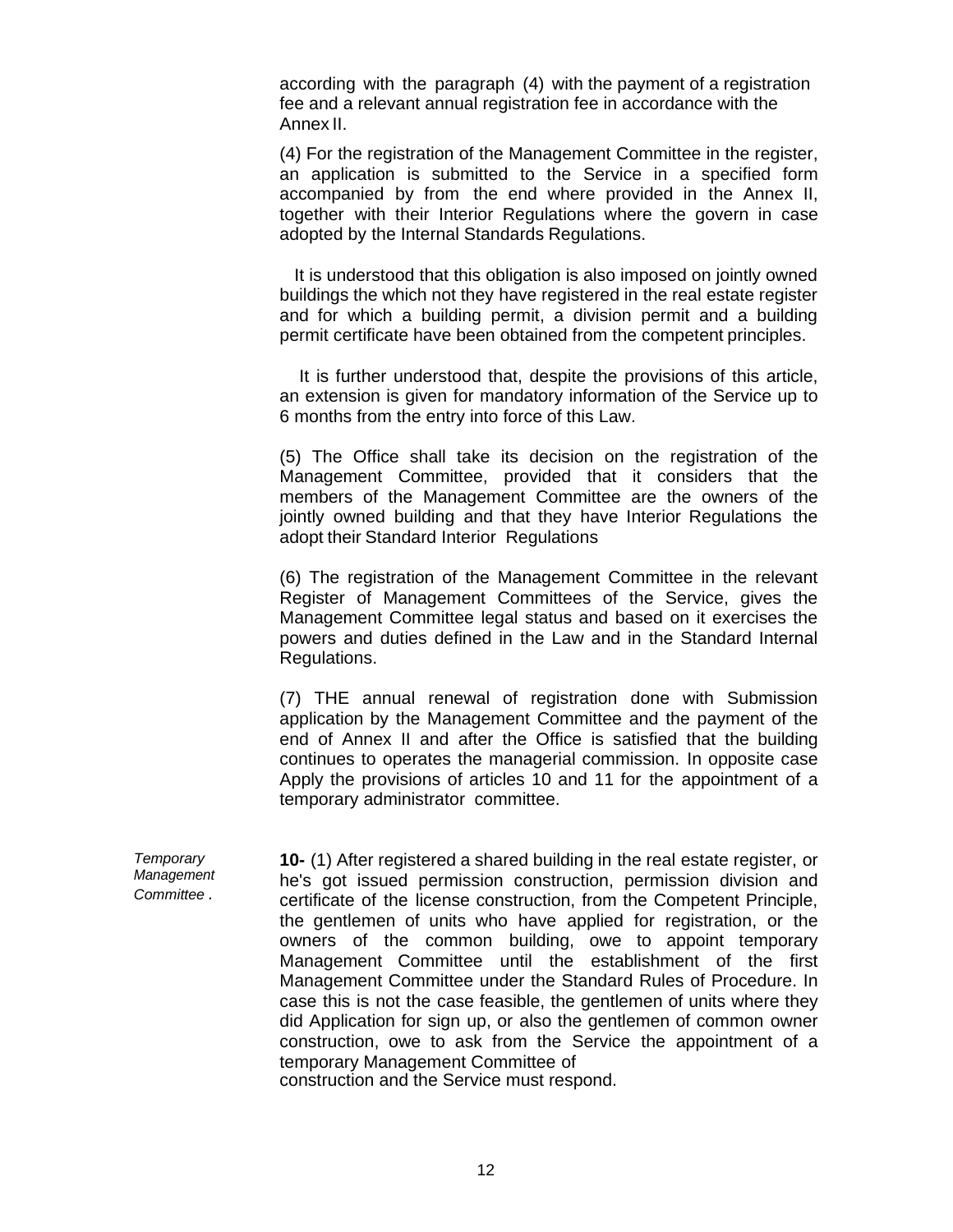(2) The composition of the Interim Management Committee will correspond to the recommendation of the owners of the units that applied for registration or the owners of the jointly owned building. In the absence of such a recommendation, the Service, at its discretion, will appoint a Management Committee from the owners of the units or from the owners of the common building or, if this is not possible, from other persons and in the second case may set a fee for these persons.

(3) A Management Committee appointed under subsections (1) and (2) shall be deemed to be for each purpose a Management Committee established under the provisions of this Part and the Standard Rules of Procedure.

(5) THE service of Management Commission where is appointed by force of subsection (2) expires on the day specified by the Rules of Procedure.

*Procedure in case of absence of a Management Committee.*  **11** - (1) In the event that the Management Committee ceases to operate or does not renew the registration of its operation, the Service shall appoint upon request by any owner, a Management Committee of the common building and shall apply, mutatis mutandis, to the appointment, the definition remuneration and the legal of subsistence, the provisions of Article 10.

> (2) In the event that the Rules of Procedure provide for the election of the Management Committee by the general meeting of owners, the Office will not exercise the powers provided for in paragraph (1), unless it convenes a general meeting of owners for the election of the Management Committee and this meeting does not result in an election of the Management Committee or if it is satisfied that under the circumstances, it is not possible to convene a general meeting.

*Remuneration of the Management Committee.*  **12** . The Office shall determine the remuneration of the Management Committee appointed under Article 10 or Article 11 which shall constitute expenditure for the cover of of which the owners owe to contribute as an amount of utilities under Article 21.

*Responsibilities of the Management Committee.* 

**13** .- (1) The Management Committee:

(a) acts on behalf of and on behalf of the owners;

(b) is responsible for enforcing the Law and the Internal or Standard Internal Regulations;

(c) exercise the powers and perform the duties defined by or under this law.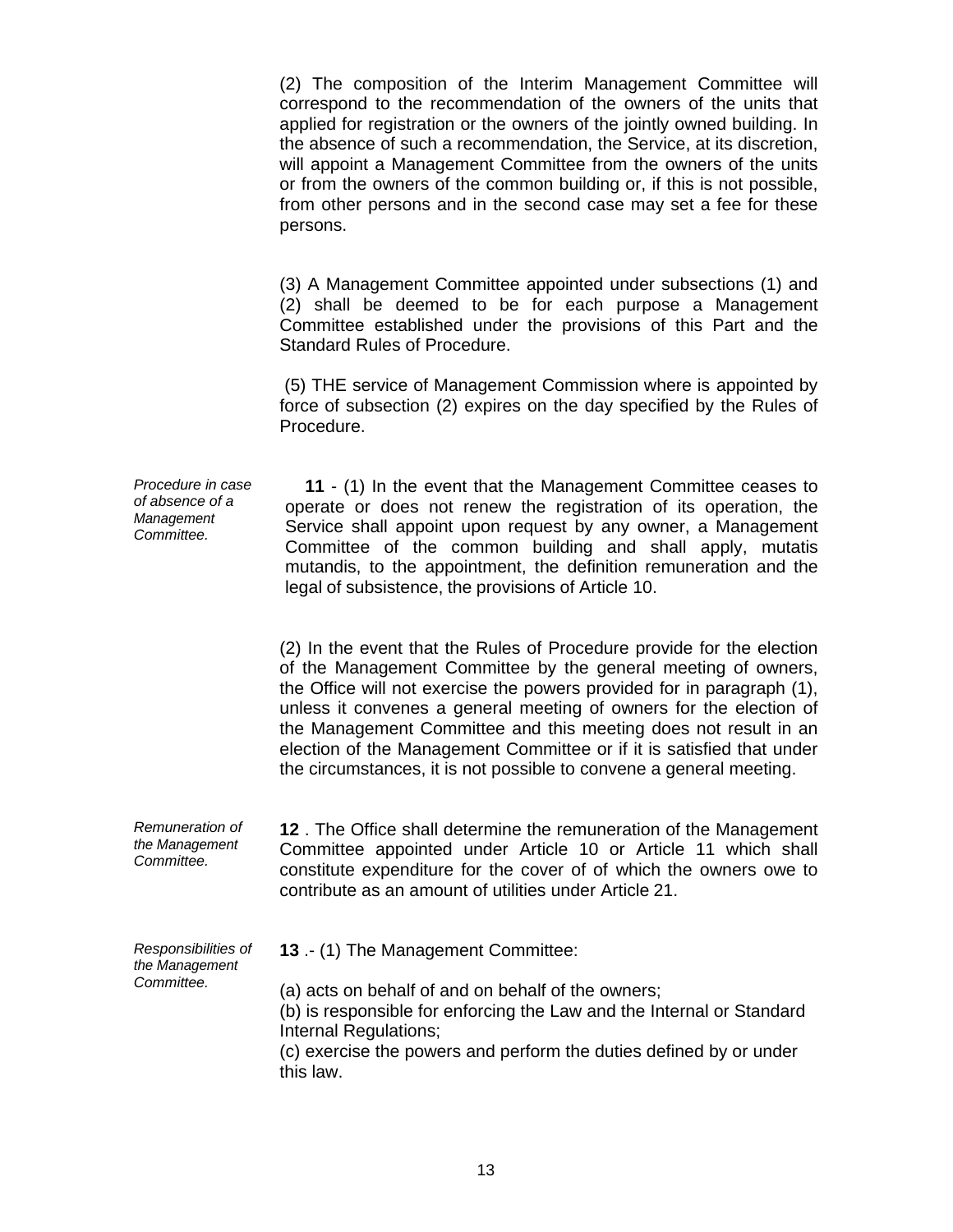(2) Without to is affected the generality of paragraph (1), the Management Committee may -

(a) To sue and be sued in connection with any matter concerning joint property or building in Court;

(b) to sue and be sued in respect of any damage or injury caused to the joint property by any person, whether or not that person is the owner;

(c) enter into contracts in connection with any matter relating to the maintenance and management of the common building:

It is understood that, for issues or issues arising for the management, safety and maintenance of the common building, the Management Commission with transparent procedures, I will informs the owners for the offers received from natural or legal persons and then will proceed to the conclusion of any contract;

It is further understood that, in case the contract concerns legal entities, they must be registered with the Registrar of Companies and provide the necessary documents of the company that certify the registration and the purposes of the company that concern the maintenance and management of buildings.

It is further understood that no one will attend a meeting of the Management Committee to make a decision on a matter related to a person who has a special relationship or kinship by blood or marriage up to the fourth degree or is in acute enmity with the person concerned by the decision or who has an interest in its outcome.

(d) to sue and be sued in connection with any matter concerning the application of the provisions of this Law or the Regulations issued pursuant to it, at Court,

(e) impose penalties on owners for non-payment of utilities related to access to or passage through common areas, for the repair of which the owner or owners of the units did not contribute.

It is understood that sanctions may not deprive the unit of full access.

*Duties of the Management Committee.* 

**14** .- (1) The Management Committee, among others, has an obligation- (a) To controls, operates, manage and directs the shared property and co-owned building and proceed to each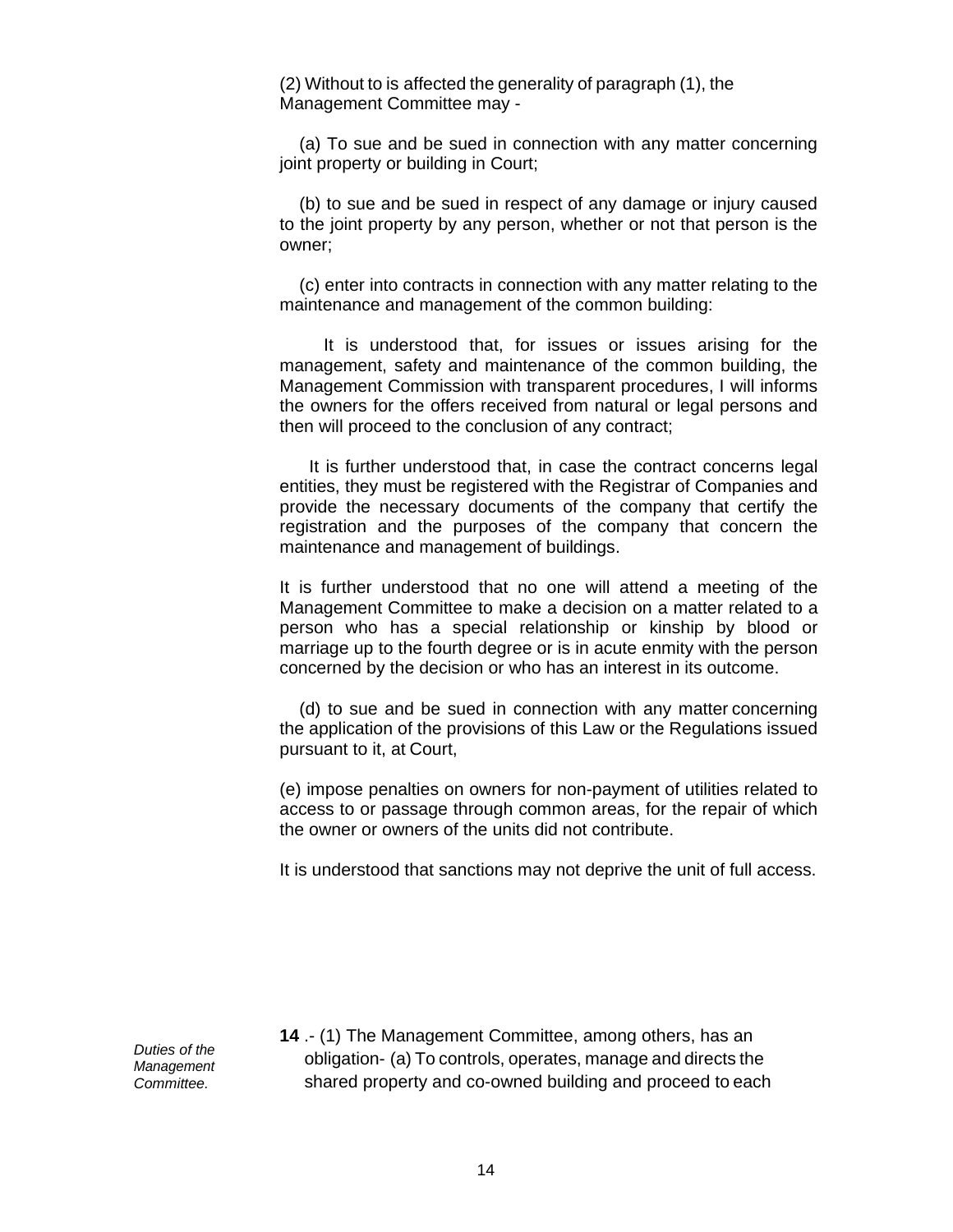act necessary for the enforcement of the Standards or Internal Standard Regulations and for the provision of services determined by or under this Law or the Regulations;

(b) to maintain in good and operational condition and to maintain the common property and such other parts of the common building, improvements and annexes, or under this Law or the Regulations;

(c) convene a general meeting of owners at least once the time and each another meeting where is determined from the This law or the Interior Regulations ∙

(d) comply with any conciliation agreement, notice, order or other decision of any competent administrative body, authority, mediation or Court or person in respect of joint ownership;

(e) take out any insurance provided for by or under this Law or the Regulations;

(f) to pay premiums in respect of any insurance which it has taken out ∙

(g) to dispose of the insurance money received, as determined by or under this Law or the Regulations.

(h) to provide facilities and services for common areas only to owners who do not owe utilities, provided that it does not deprive them of full access to the unit.

(2) For the purposes of concluding any insurance under subsection (1) of Article 24 or any other insurance permitted by or under this Part or the Regulations, the Management Commission considered that he's got insurable interest the replacement value of the jointly owned building, as well as the object that is insured.

(3) None insurance where be allowed from the by force of Law and is concluded by the Management Committee in relation to the coowned building is not subject to set-off with any other insurance, except insurance allowed by or under this Law or the Internal Regulations in relation to the same building

*Powers of the Management Committee.* 

**15** .- (1) The Management Committee, inter alia, has

(a) To establish and maintain a fund from the contributions of the common owners of the units under Article 21 and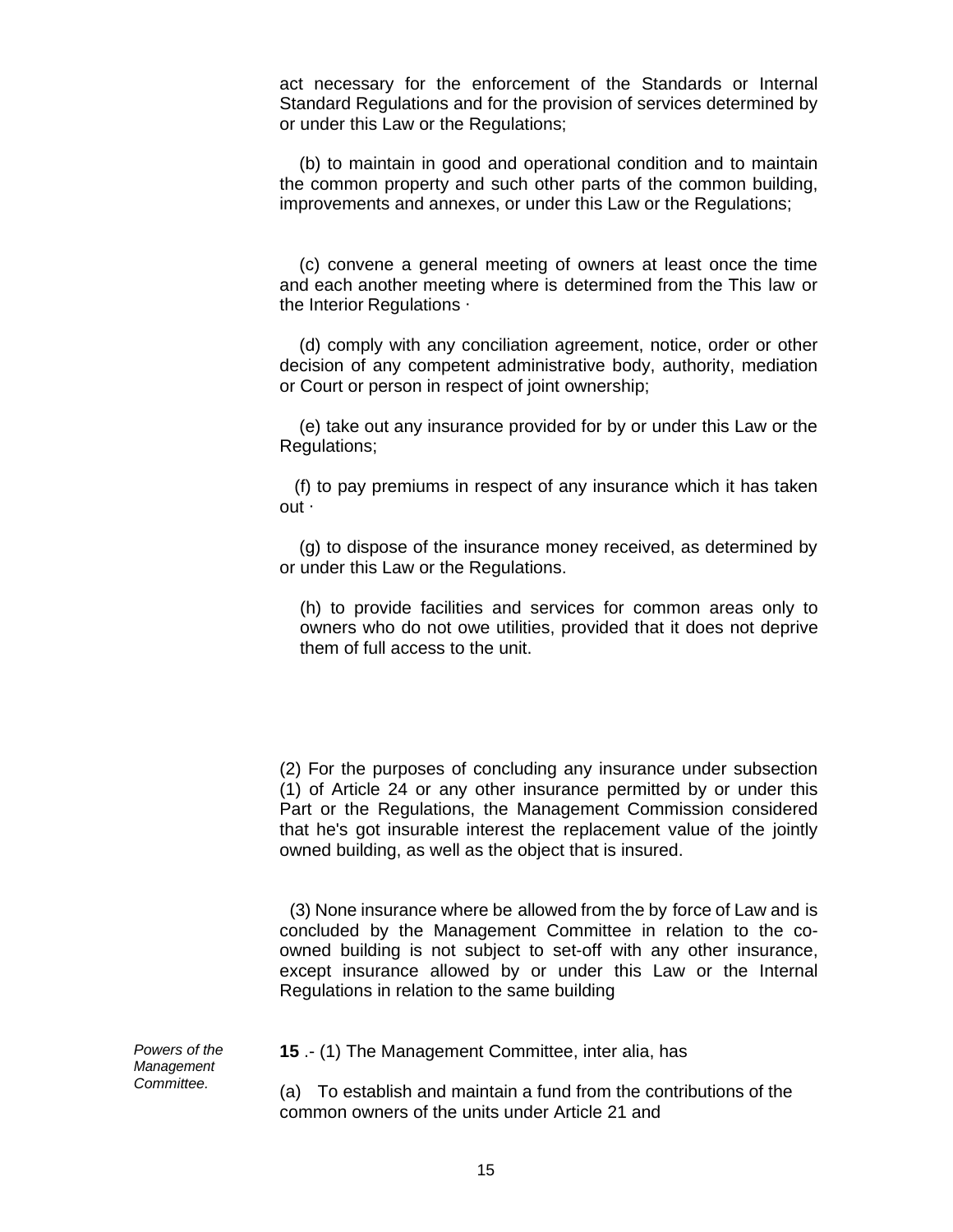other amounts to be decided from time to time at the general meeting or extraordinary, which it deems sufficient and which it may use;

- (i) for management costs and for control, operation, address and management of common owner property and for the payment of premiums ∙
- (ii) for repairs and maintenance of the common building and
- (iii) for the performance or fulfillment of any competence, duty or obligation of ∙

(b) to establish and maintain a fixed amount as a reserve fund from the contributions of the common owners of the units under of the article 21 the and others amounts where against times are decided at the general or extraordinary general meeting, for the purpose of repairing or maintaining the common property of construction ∙

(c) to determines and impose from Cairo in Cairo τα How many where must be collected by the owners for the purposes referred to in paragraphs (a) and (b) and the time and manner of payment ⋅

*Law 159 (1) 2012*  (d) determine and impose any amount other than that provided for in Article 21 and following a decision by the general or extraordinary general meeting, as a contribution from the owners of the units for the Needs of common owner construction and τον time and how it is paid ∙

> (e) to collect the amounts determined in accordance with paragraphs (c) and (d) by imposing a contribution on the owners;

> (f) enter into a loan agreement with a Credit Institution for the corresponding or necessary amount for the purpose of repair or maintenance of the jointly constructed building after a decision of 75% of the co-owners on the jointly owned property;

> (g) recover, through an action, or through a conciliation agreement by the owners, any amount of money spent by the Management Committee on repairs or work performed by it or at its discretion, in order to comply with any notice; order of a competent administrative body, Court, Mediation, authority or person in relation to a part of the building that includes the unit of this owner.

> (h) issue a utility bill for the transfer or alienation of the unit by the owner.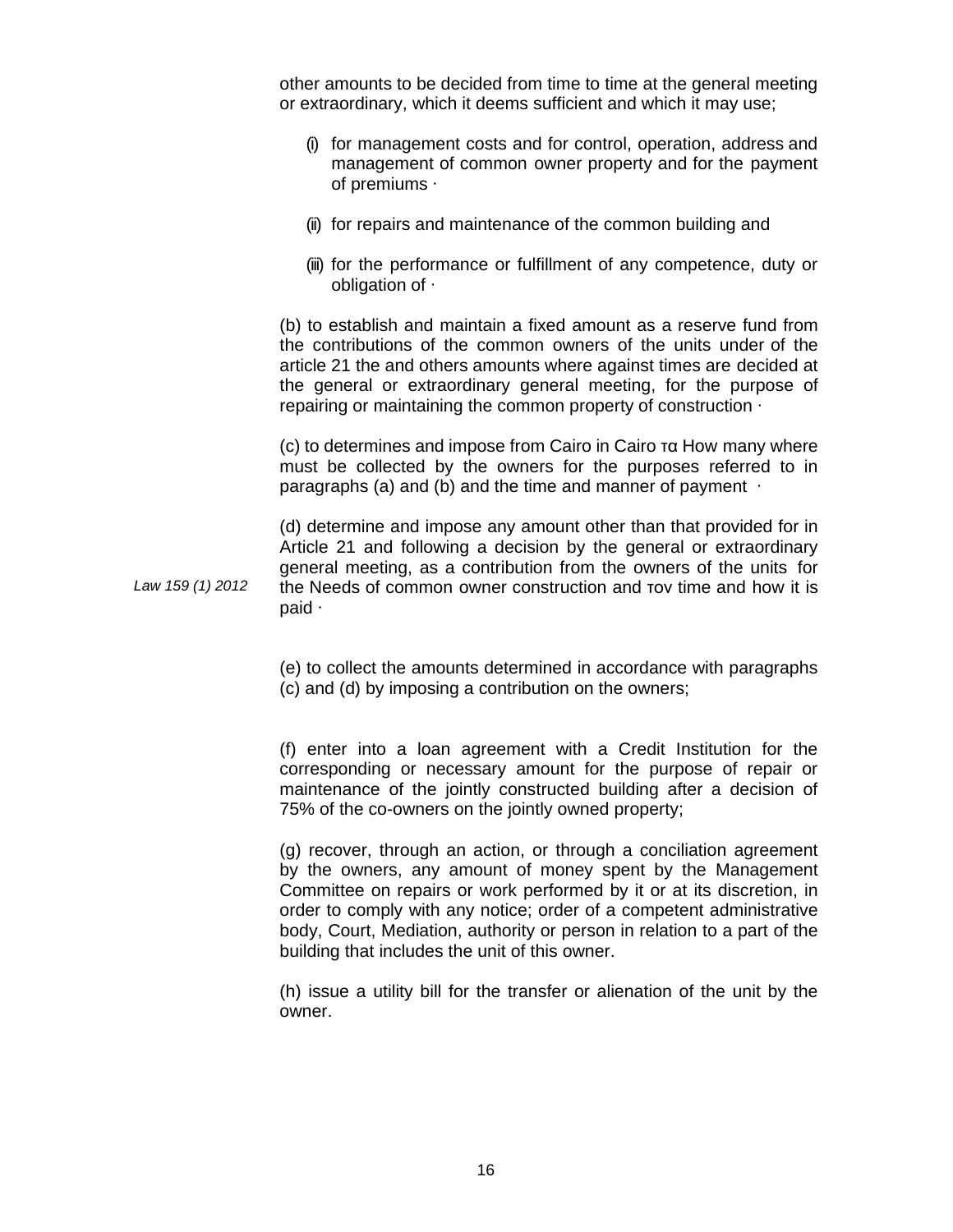(2) Subject to the provisions of subsection (1) any contribution which may be required and must be paid after the relevant decision has been taken and the Management Committee may with a lawsuit to recover the contribution from the owner at the time of the decision or at the time of the lawsuit.

(3) The Management Committee, at the request of the owner or any person duly authorized by him, shall issue:

(a) a written acknowledgment of the amount of the contribution and / or the method of payment of the owner's utilities;

(b) a written certificate of the amount of the utility contribution paid by the owner.

(c) utility bill, which is necessary for the transfer of a unit in accordance with the Law on Transfer and Mortgage, Law 9/1965, which will certify that the utilities have been paid and no amount is due;

(4) The certificate and / or the certificate of payment of common expenses issued under subsection (3) shall constitute prima facie evidence of the matters certified therein for the benefit of any person dealing with that owner and accepted by the public. principles.

*Convergence of the General Assembly*  **16** . If the general meeting of owners not convened in accordance with the provisions of the Internal Standard Regulations or Internal Regulations, the Service may, at the request of any owner, to the summon and to determine τα topics for discussion. In this case the provisions of the Rules of Procedure that govern the general meeting will apply as if the meeting had been convened in accordance with the provisions they.

*Internal Regulations for the regulation, operation, use, etc. of common buildings.*  **1** ) Irrespective of the building communities that adopt the Internal Standard Regulations, the jointly owned buildings will be regulated and governed by Internal Regulations that will provide for the control, operation, management, administration, use and utilization of the units and the common property and will regulate the relationships between of owners and τα rights and their obligations with respect to co-owned construction and co-owned property.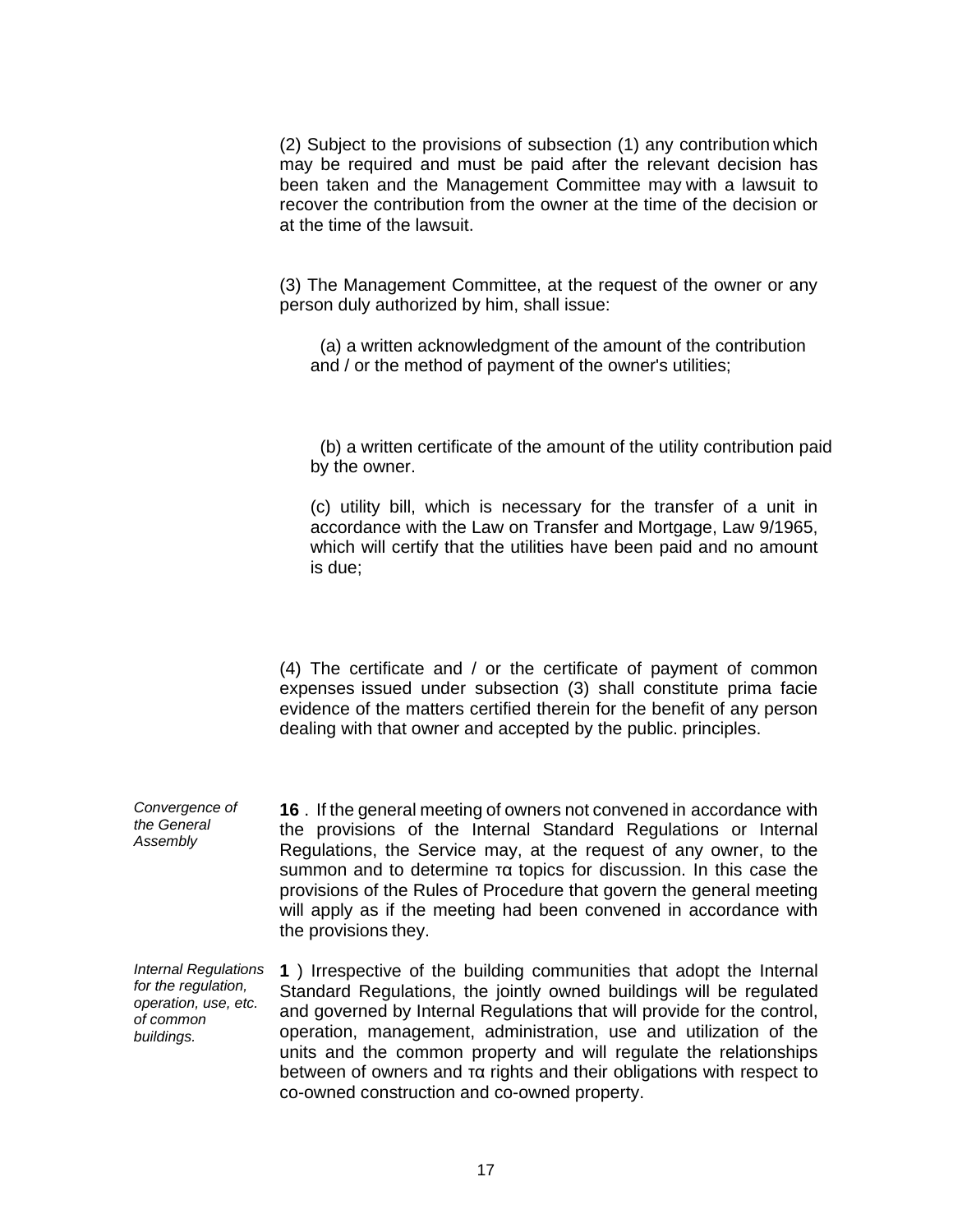(2) The owners of the common building may draft Internal Regulations and may amend, revise, replace or revoke them:

a) by decision of the owners of the units of seventy-five percent one hundred (75%) at least of share in shared property, or

b) by decision of the owners of the common building of the seventies five τοις one hundred (75%) of registered share their:

It is understood that, for the buildings that have been registered before the implementation of the Real Estate (Occupation, Registration and Valuation) (Amending) Law, N6 (I) / 1993, on February 12, 1993, the share in the joint ownership will be calculated based on the applicable current appraisal value unless otherwise agreed.

(3) The Standard Internal Regulations apply with respect to and with common property buildings for the which issued permission construction and certificate license construction and not were registered still as co-owned buildings on the estate register:

It is understood that, after the registration of the owned buildings, the owners of the units can draft Internal Regulations and modify them, revise them, replace them or their recall, such as provided in the paragraph (2) and to stop using Standard Internal Regulations.

(4) Internal Regulations drawn up under this Part must comply with the provisions of this Law.

(5) No Rules of Procedure and no modification, revision, replacement or revocation of any Rules of Procedure may be such that-

(a) To is prohibited the to is limited the transfer of units by inheritance or any transfer, lease, mortgage or other transaction related to them or to eliminate or modify any bond or right established by or by force or which is a consequence of this Law or any other Law ∙

(b) to terminated, are changing the are abolished τα rights of anyone owner ∙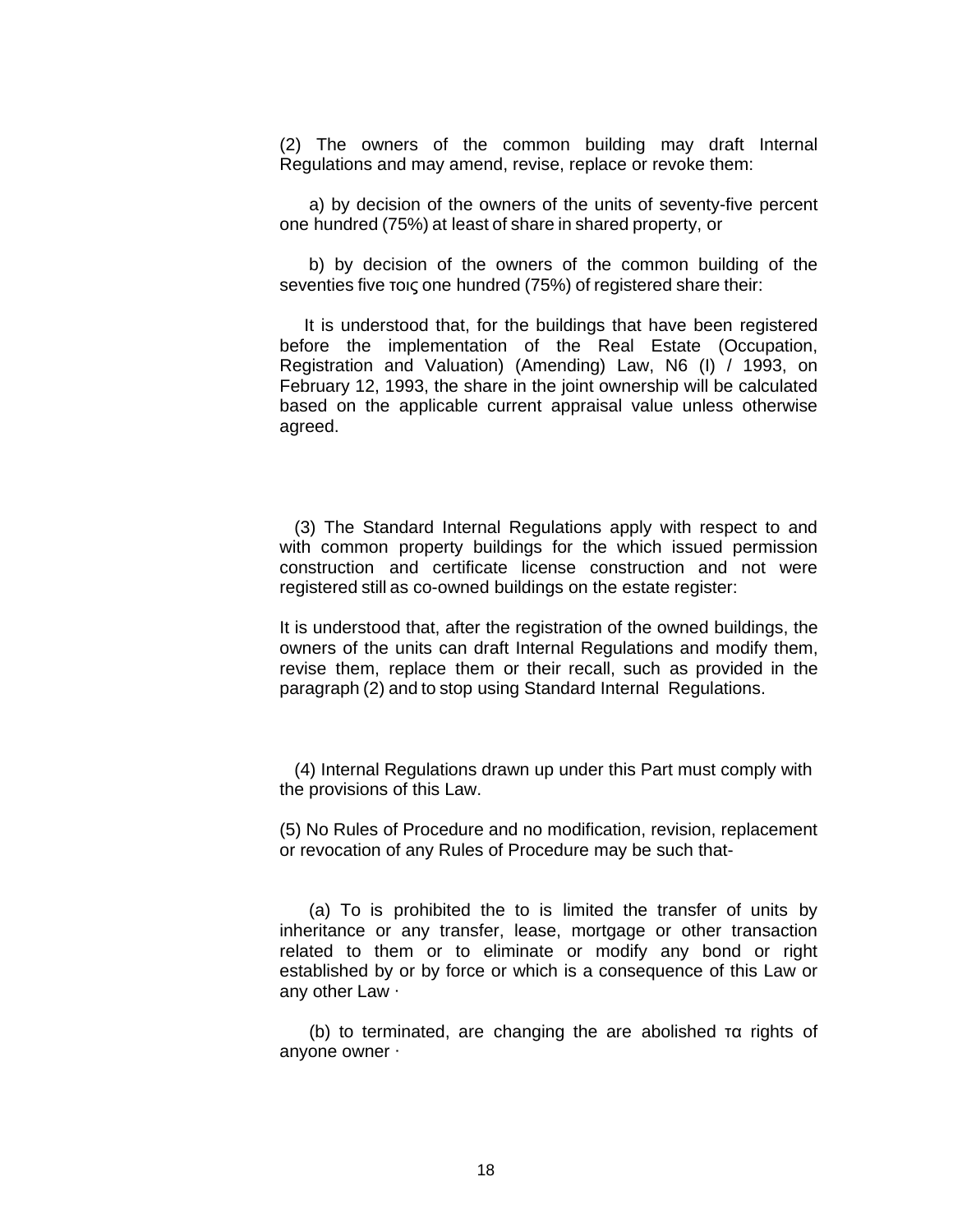|                                                                                  | (c) an obligation or payment is imposed on any owner, the nature<br>or extent of which is not specified by or under this Part or the Internal<br>Regulations, unless this is done with the consent of the owner;                                                                                                                                              |
|----------------------------------------------------------------------------------|---------------------------------------------------------------------------------------------------------------------------------------------------------------------------------------------------------------------------------------------------------------------------------------------------------------------------------------------------------------|
|                                                                                  | (d) to is determined certain Department of common owner<br>property as limited joint ownership and to be granted exclusively to a<br>specific unit, unless this is done in accordance with Article 38F of the<br>Law on Real Estate (Ownership, Registration and Appraisal), as<br>amended or is replaced.                                                    |
|                                                                                  | (6) The Rules of Procedure may provide that owners, by unanimous<br>decision, may reduce or exempt from anyone expenditure, where<br>provided in the paragraph<br>(1) of Article 21, any master unit and reconsider or annul their<br>decision by eliminating of the reasons in which based                                                                   |
| Decisions of<br>main units or<br>of her masters<br>common owner<br>construction. | 17. Every decision of the owners taken according to the Internal and<br>/ or Standard Internal Regulations and entered in the register of<br>decisions will bind any owner whether he was an owner at the time of<br>the decision or became an owner after it. Each owner can inspect the<br>register of decisions in a reasonable manner time.               |
| Registration of<br><b>Internal Regulations</b><br>and<br>binding.                | 19. - (1) All Rules of Procedure made in accordance with the<br>provisions of Article 17, and any amendment, revision the<br>replacement their I will are registered by force of paragraph (2) and, after<br>done the sign up she, I will commit each owner and each<br>subsequent owner.                                                                     |
|                                                                                  | (2) The registration of the Internal Regulations or any modification,<br>revision or replacement of them will be carried out, after the<br>Management Committee submits a duly certified copy to the Service<br>in accordance with Article 9 and will therefore enter a note in the<br>Register of Management Committees and Common Register<br>Construction. |

*Standards* . **\_** *Interior Regulations. Annex I.* 

> (2) Where the Rules of Procedure entered into under Article 19 do not provide for any such issue,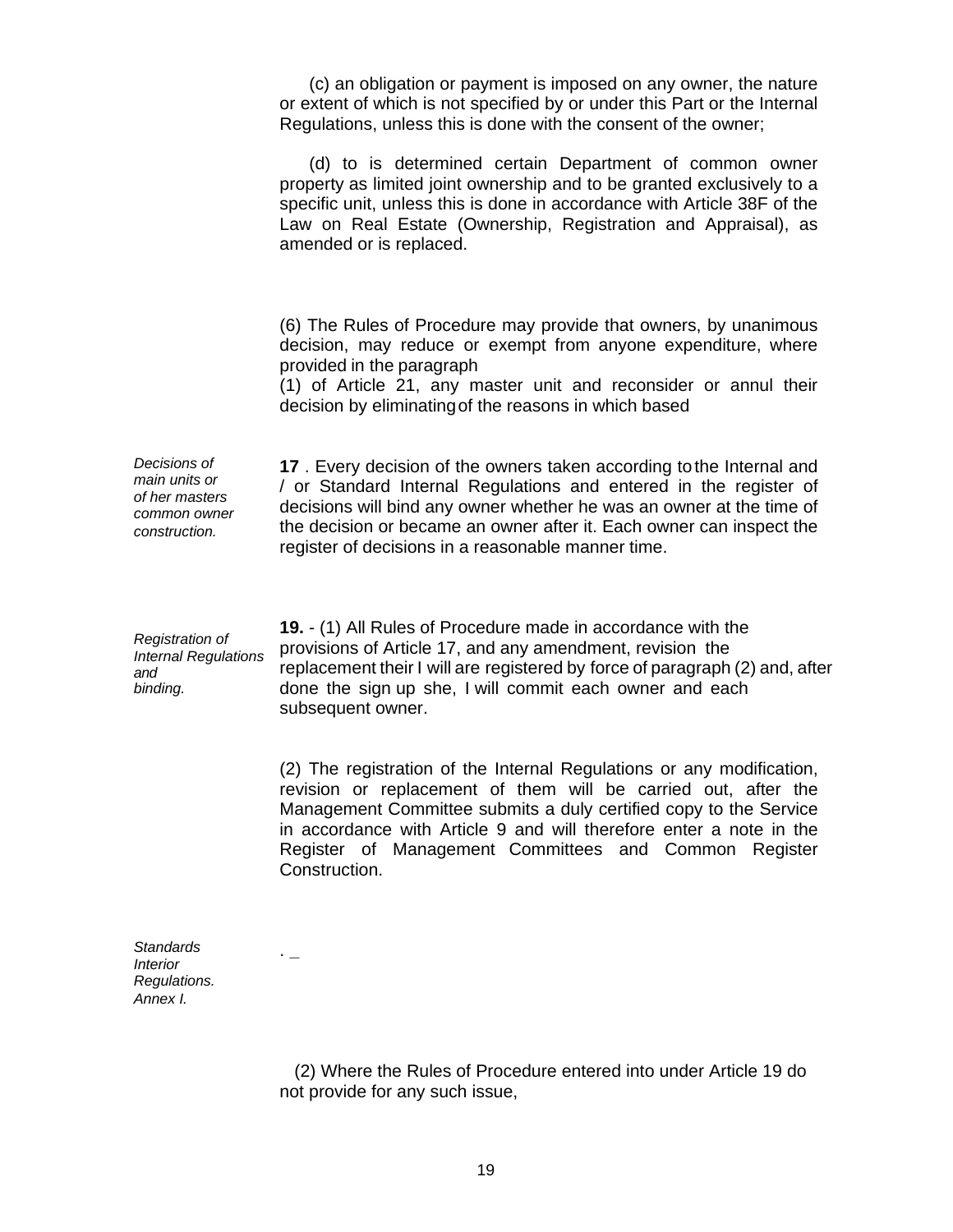will be governed by the corresponding provision of the Standard Internal Regulations.

### **PART IV: MAINTENANCE AND INSURANCE OF COMMON BUILDINGS**

*Maintenance costs, etc. of common property .* 

**21** .- (1) Subject to the provisions of this Article, the owners shall contribute and contribute through the payment of common expenses to the expenses necessary for the insurance, maintenance, repair, restoration and management of the common property and for the provision, configuration and maintenance of the amenities. , facilities and services specified by this Party or its Rules of Procedure.

(2) The proportion of each owner's share in the costs will be determined in the Internal Regulations or the Standard Internal Regulations based on the area of each unit and do not include in it, remaining unused development rights:

Of course that the acreage of terraces and balconies, covered and uncovered, is not calculated to determine the proportion of heating costs. For the remaining expenses, unless otherwise provided in the Internal Regulations, the covered terraces and balconies participate with a percentage of 40% of the contribution rate of the covered space and the uncovered terraces and balconies participate with a percentage of 20% of the contribution rate of the covered space.

It is further understood that, in the case of a building consisting of units of different uses, the proportion of the share each owner at more up expenses it can to determined in the Rules of Procedure on the basis of other criteria, including the kind and the area of becoming use, burden, nuisance, pollution or hazard caused by use she.

It is further understood that any additional amount decided at a general or extraordinary general meeting to be paid by the owners of units for repairs and maintenance not mentioned in the Internal or Standard Internal Regulations, will be calculated and imposed on the basis of the proportion of the share of each main unit

(3) The owners with their unanimous decision, in the case provided by the Rules of Procedure, may reduce or exempt from any expense, provided in the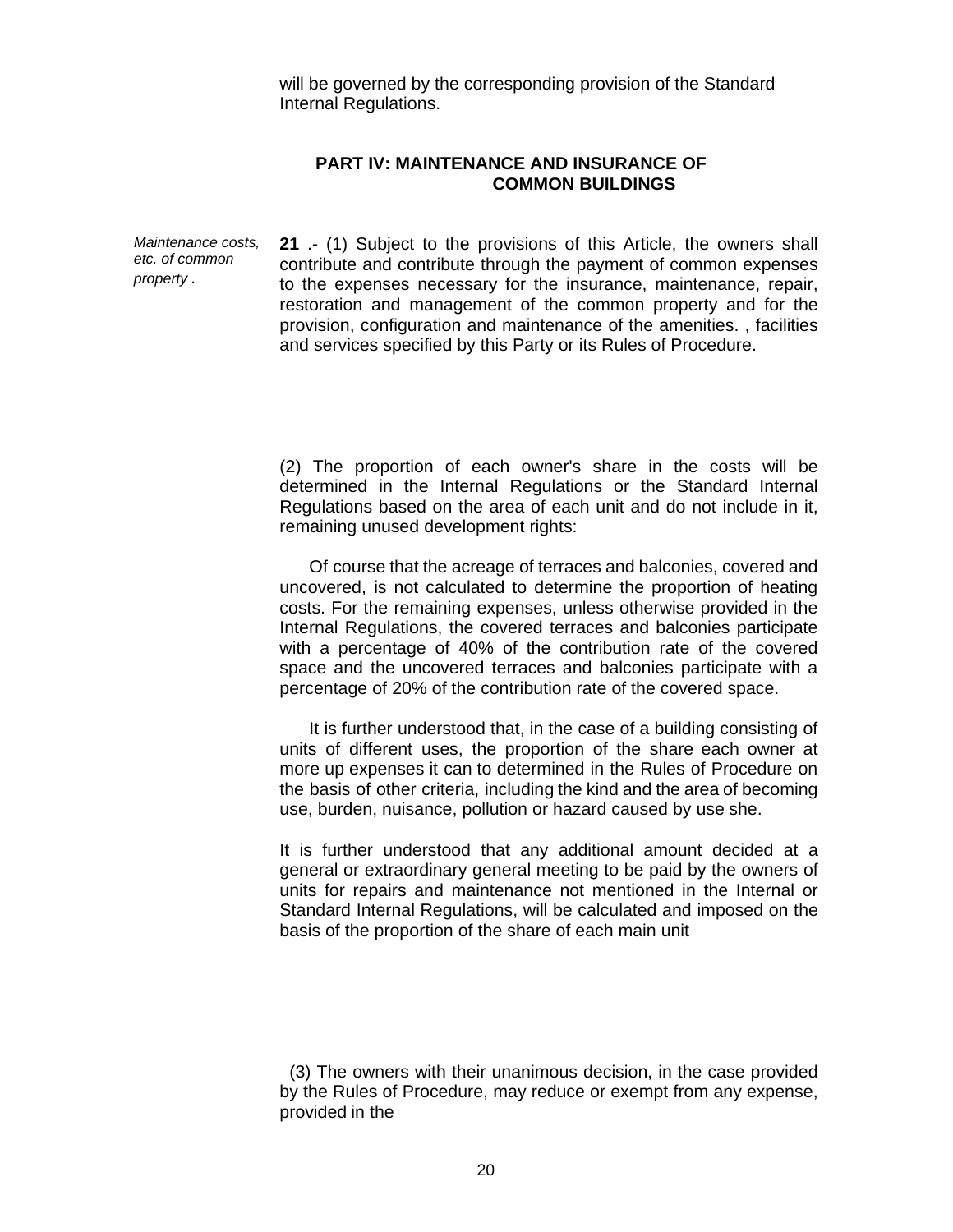subparagraph (1) of any main unit and reconsider or annul their decision by eliminating the reasons on which it was based

(4) The costs of maintenance, repair, restoration and management of limited joint ownership shall be borne by the owner of the unit to which its exclusive use has been granted.

(5) In the case of a jointly owned building consisting of separate independent buildings, each of which consists of more of of a unit, the referring to στα paragraphs (1), (2) and (3) Rules of Procedure may specify that the costs of insurance, maintenance, repair, rehabilitation and management of common owner property of each building will be borne only by the owners of the home building. (6) In case against the who The owner unit he's got conclude a lease agreement for his unit, the said contract will report on the lease and will include the corresponding monthly amounts owed by the main unit to the Management Commission. *Actions for nonpayment of amounts imposed by them owners*  CHAPTER 6 14 of 1960 11 του 1965 161 of 1989 228 of 1989 ANAK.3374 51 (I) of 1999 134 (I) of 1999 58 (I) of 2003 66 (I) of 2004 138 (I) of 2006 62 (I) of 2014 101 (I) of 2014 138 (I) of 2014 **22** . (1) If any unit owner fails or neglects to pay under this Article or the Internal Regulations, or the Standard Internal Regulations or other decided from the Management Commission corresponding σ΄ amounts payable to him, the Management Committee it can: (a) make any expenditure reasonably necessary for the purposes of Article 21 (1), (2), (3), (4) and (5); and (b) to act in accordance with the provisions of subsection (2) of Article 15 and to claim by lawsuit the amount owed by the owner and after a relevant decision of the Court, he can register a real burden in the real estate of the negligent owner for the corresponding amount of the due expenses according to the Law on Civil Procedure. (c) impose restrictions on access to or access to  $\theta$  from public areas, for which there was no contribution to repair or maintenance.

> (2) In case the unit owner has a lease the unit of and not pay the how much where owes, The

109 (I) of 2018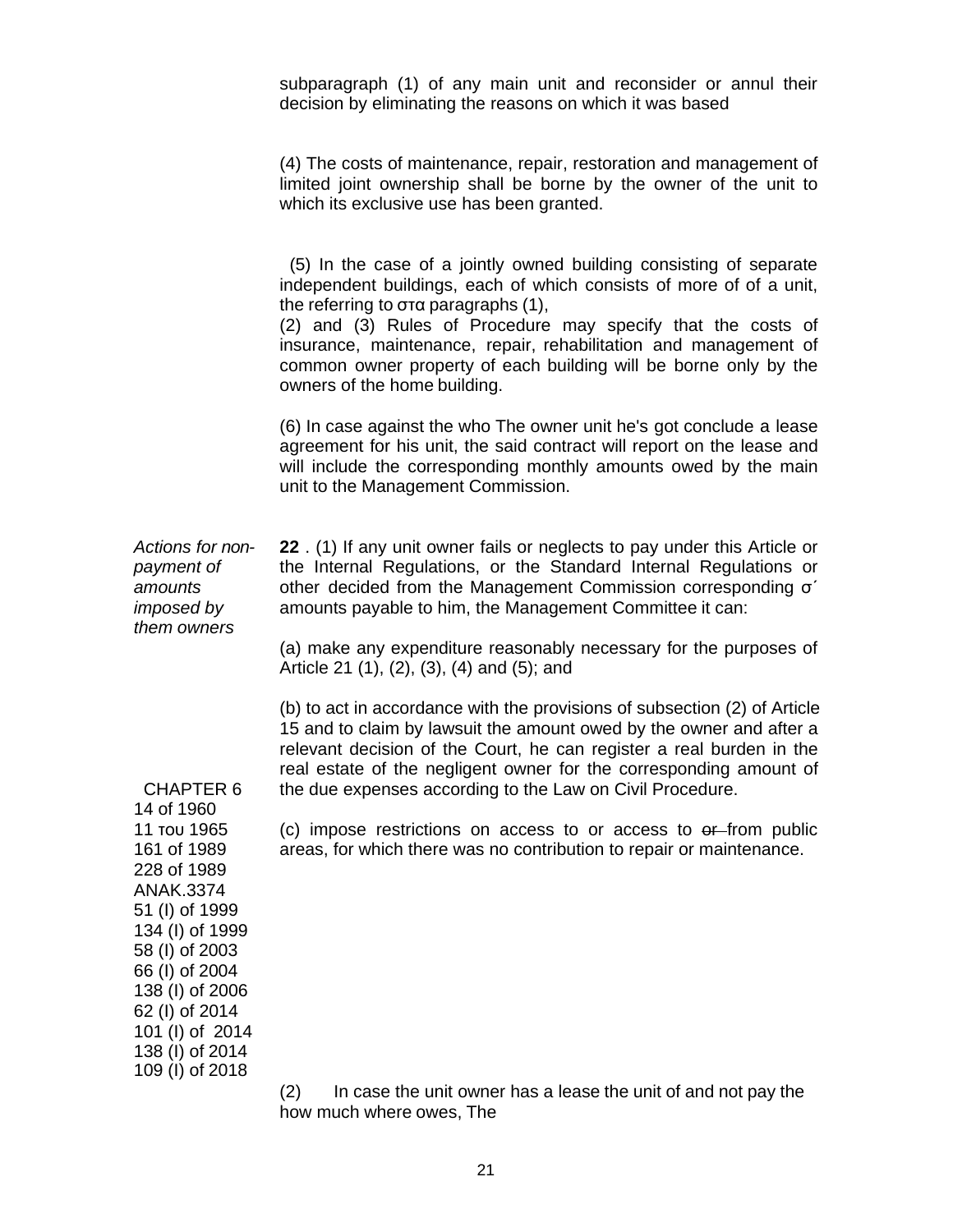The lessee has the right to pay the amount owed by the unit owner to the Management Committee and then deduct the amount paid from the amount owed to the owner. unit rent, observed of terms of relevant lease agreement in accordance with paragraph (6) of Article 21.

(3) In case of filing a lawsuit by the Management Committee against an owner for the purpose of debt collection in relation to the costs of subsection (1), the defense of the owner is accepted for registration by the Registrar of the Court only if the defense is accompanied by:

(a) evidence from the Court of Accounts that the amount due in the action has been deposited with the Court as arrears of utility costs at the date of registration her,

(b) proof of collection of the utilities by the Management Commission the from evidence of Management Commission or representative her:

It is understood that the decision of the Registrar to accept or reject the registration of the defense is brought before the Court, within three (3) working days for final approval the rejection, the not decision of Court not subject on appeal.

*Suitability study of*  **.** \_ ETEK), who prepare the relevant study and submit it to the Management Committee.

*a co-owned building .* 

> (2) In the event that the relevant study proves the danger of the owned building, the Management Committee must inform the Competent Authority of the necessary actions, based on the provisions of the Law on Regulation of Roads and Buildings, as amended or replaced.

*Insurance of owned buildings.*  **24** .- (1) (a) THE Management Commission owes to insures and to always insures the co-owned building for insurance purposes, against fire, explosion of any cause, civil responsibility, lightning, flood, water escape from anyone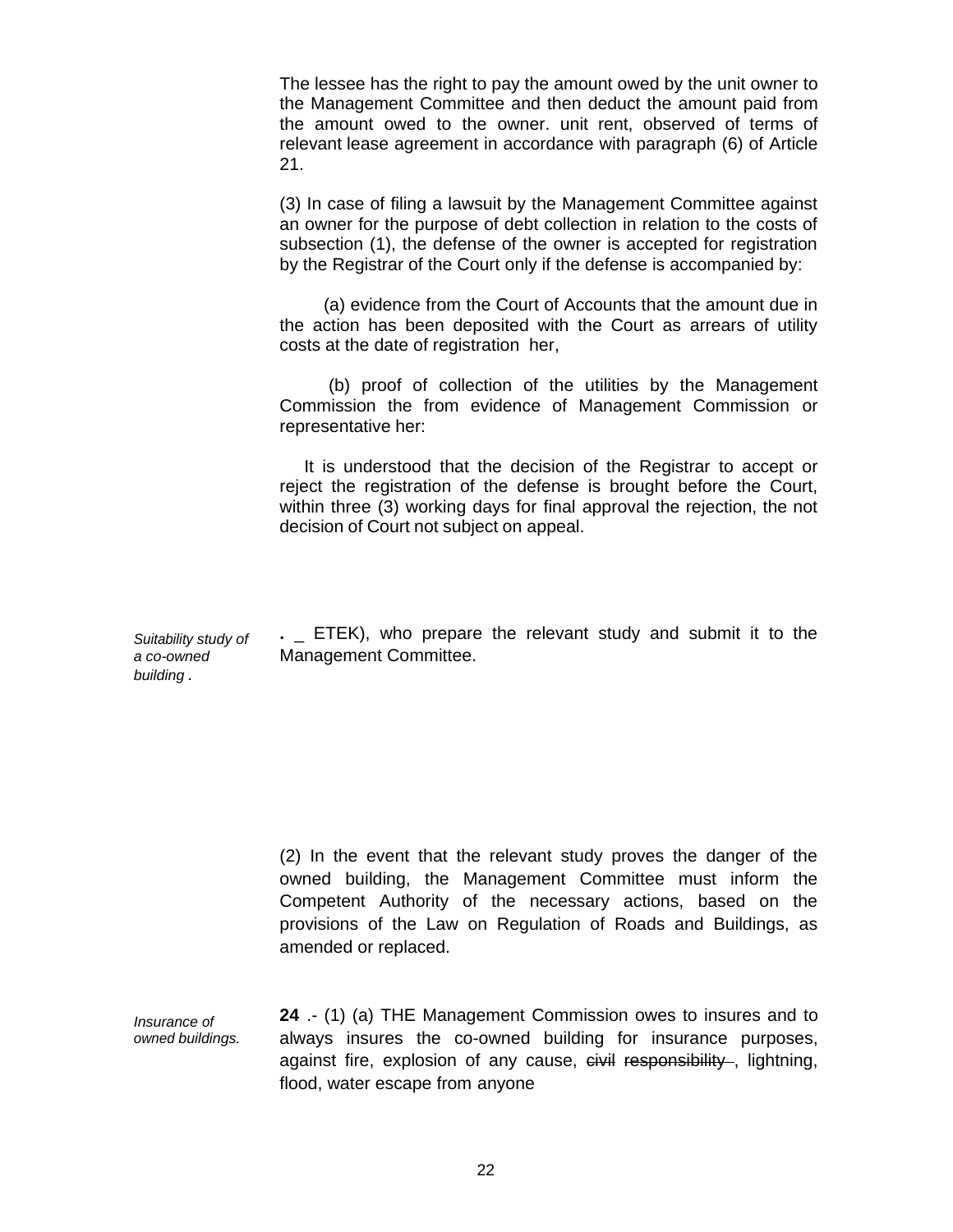tank, device the tube and earthquake, with the how much where corresponds to its replacement value construction.

.

(b) In addition to, the Management Commission owes to observes coowned building liability insurance with an amount that decides as a minimum amount per event and with accumulated amount per year and any other insurance required by any other Law.

(2) For any other risks the insurance will be obligatory, only if this is decided by a percentage of ownership over fifty percent (50%) of the total area of the units of the common building.

(3) The insurance costs of the jointly constructed building for insurance purposes under this article shall be allocated by the Management Commission, depending with the case, to owners and are recovered accordingly, in accordance with the provisions of this Law. If any owner fails or neglects to comply with the requirements of this section, the Management Committee may take any action and any expense reasonably necessary for that purpose and may recover, either through mediation or by action, the amount owed by the offending owner. in accordance with the provisions of the Law his.

( 4 ) In the event that the damage is caused by a unit owner in another the and in shared building and The owner not repairs and this is not covered by the insurance, the Management Committee may make repairs and request the how much repair from τον owner of unit which incurred or which arose or which incurred the loss or even the expense.

*Compulsory Insurance Information in the Service.* 

**25** . The Management Committee has the obligation to inform the Insurance Service of the jointly owned building for insurance purposes:

It is understood that, despite the provisions of this article, an extension is given for the mandatory information of the Service up to six (6) months after the entry into force of this Law.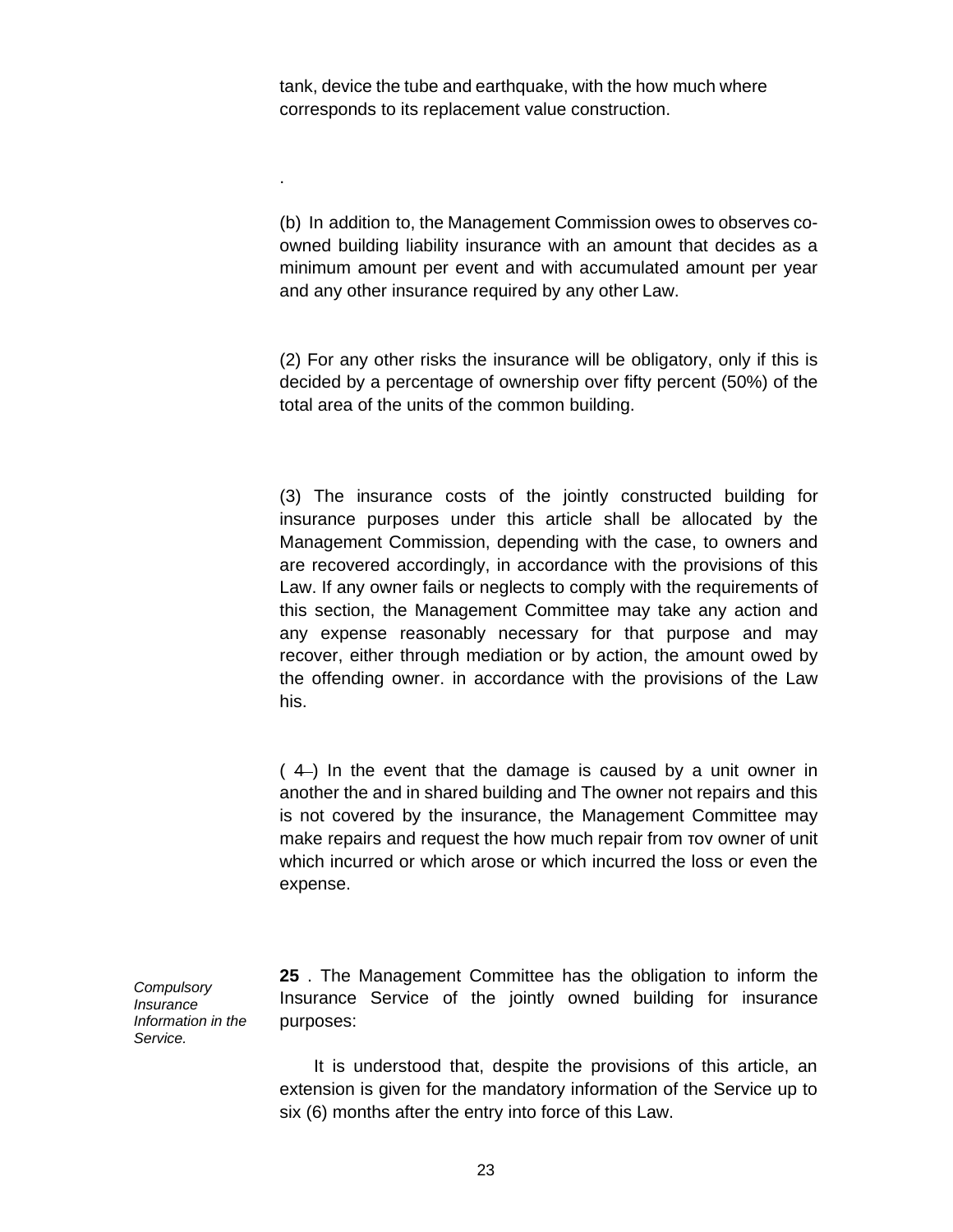*Conclusion Separate Insurance.* 

**26** . (1) The owners of the units must take out insurance for the contents of their units against fire, explosion of any cause, lightning and earthquake and to notify this fact to the Management Committee. This insurance should also include any risks and losses arising from the unit their and affect others units of condominium construction. If any owner fails or neglects to comply with the requirements of this section, the Management Committee may take any action and any expense reasonably necessary for that purpose and may, through mediation or action, recover the amount owed by the offending owner in accordance with with the provisions of this Law.

(2) The provisions of this Part may in no case be construed to preclude owners from having the right to take out separate insurance for their units against any risks for their whom possible to he's got the to do not insurance has been taken out for the entire co-owned building, but the conclusion of such insurances and the occurrence of any common insurance risk, may not result in the offsetting by the specific insurers of any amounts payable to the Management Commission.

#### *Replacement Value .* **27** .- (1) THE insurer is required to takes all the information required to insure the common building for insurance purposes at replacement value of.

It is understood that this amount will in no case be greater than the amount for which the co-owned building was insured or the total market value of these units, less the value of the land.

(2) For the purposes of owning a building insurance;

(a) "owned building" does not include the land on which it is built, and

(b) "replacement value of commonly owned construction" means the total expenditure where required for the reconstruction construction of the same characteristics and includes any costs for demolition or removal of debris or any other related work.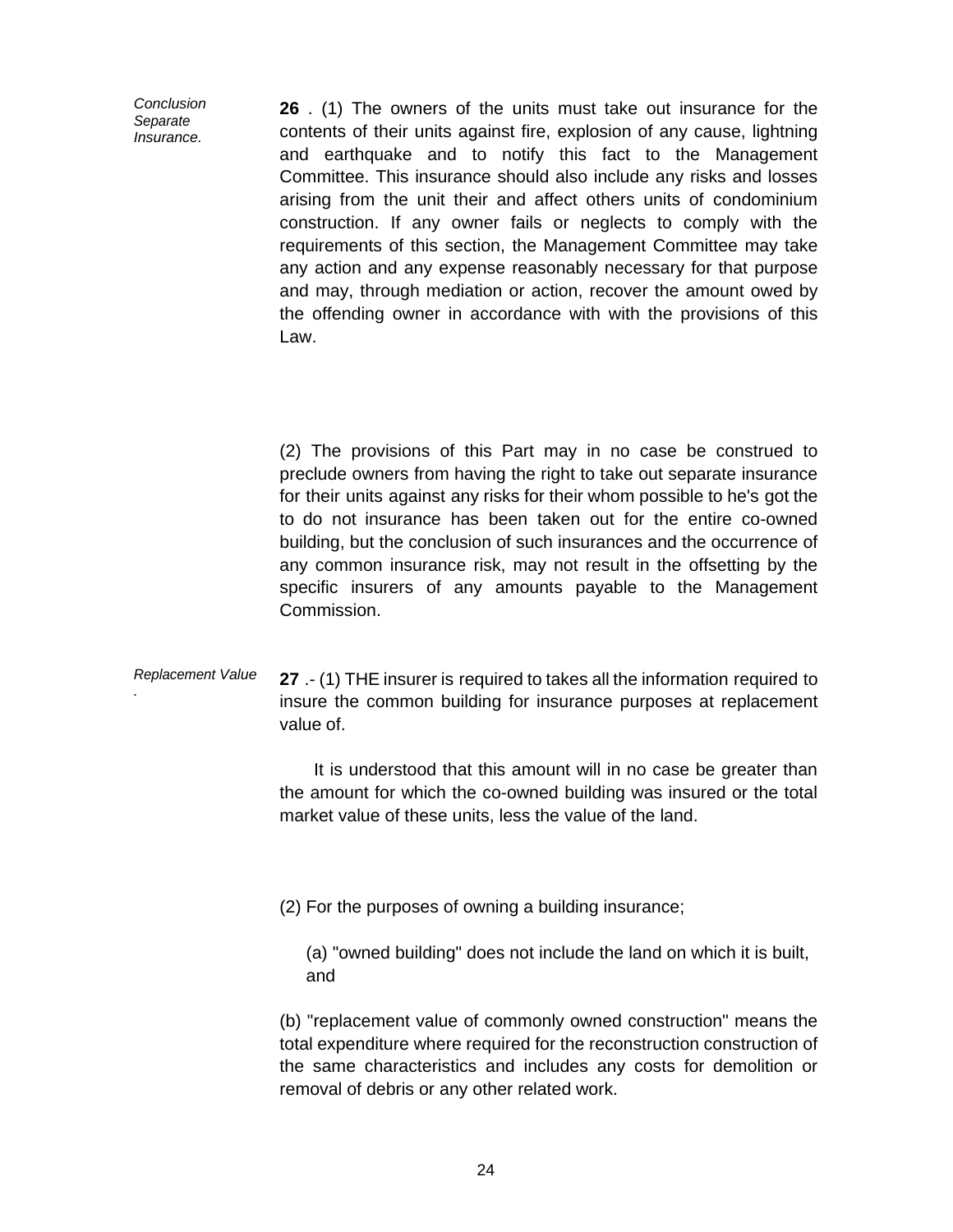# **PART V: PARTIAL OR TOTAL DESTRUCTION OF COMMON BUILDING**

*Partial or total destruction of a unit.*  **28** .- (1) In case of partial or total destruction of a unit for any reason, not insured according to article 24, the owner, within the absolutely necessary period of time and at his own expense, will take measures for the reconstruction, repair the restoration of unit and reset of in its previous condition.

> (2) Priority should be given to the reconstruction, repair or restoration of parts or areas that affect the smooth use and fruiting of other units or common property. The owner who fails or neglects to comply with the obligations provided for in subsection (1), must, in addition to any other obligation or liability imposed on him by or under the provisions of this Law or the Regulations, compensate the other owners, if due to his negligence or omission the disturbance of the free, unhindered and full use of these units or the joint ownership is extended property.

- *Partial destruction of*  **29** . In case of partial destruction of a condominium for any reason, *a owned building.*  insured in accordance with Article 24, the Management Committee, as soon as it receives the appropriate amount of insurance, will use it for the reconstruction, repair or restoration of the condominium.
- *Total destruction of a*  **30.**  (1) THE shared building is considered totally damaged, when to *owned building.*  be decided by the owners who own one hundred percent (100%) of the jointly owned property, at a general meeting convened for the purpose this:

It is understood that such a decision is not binding on a licensed insurer with whom insurance has been taken in relation to the jointly constructed building.

(2) In case where I will taken decision, by force of paragraph (1), according to which the condominium is considered to be completely destroyed, the owners will decide on the measures to be taken as well as its declassification as condominium and conversion of in coowned plot with the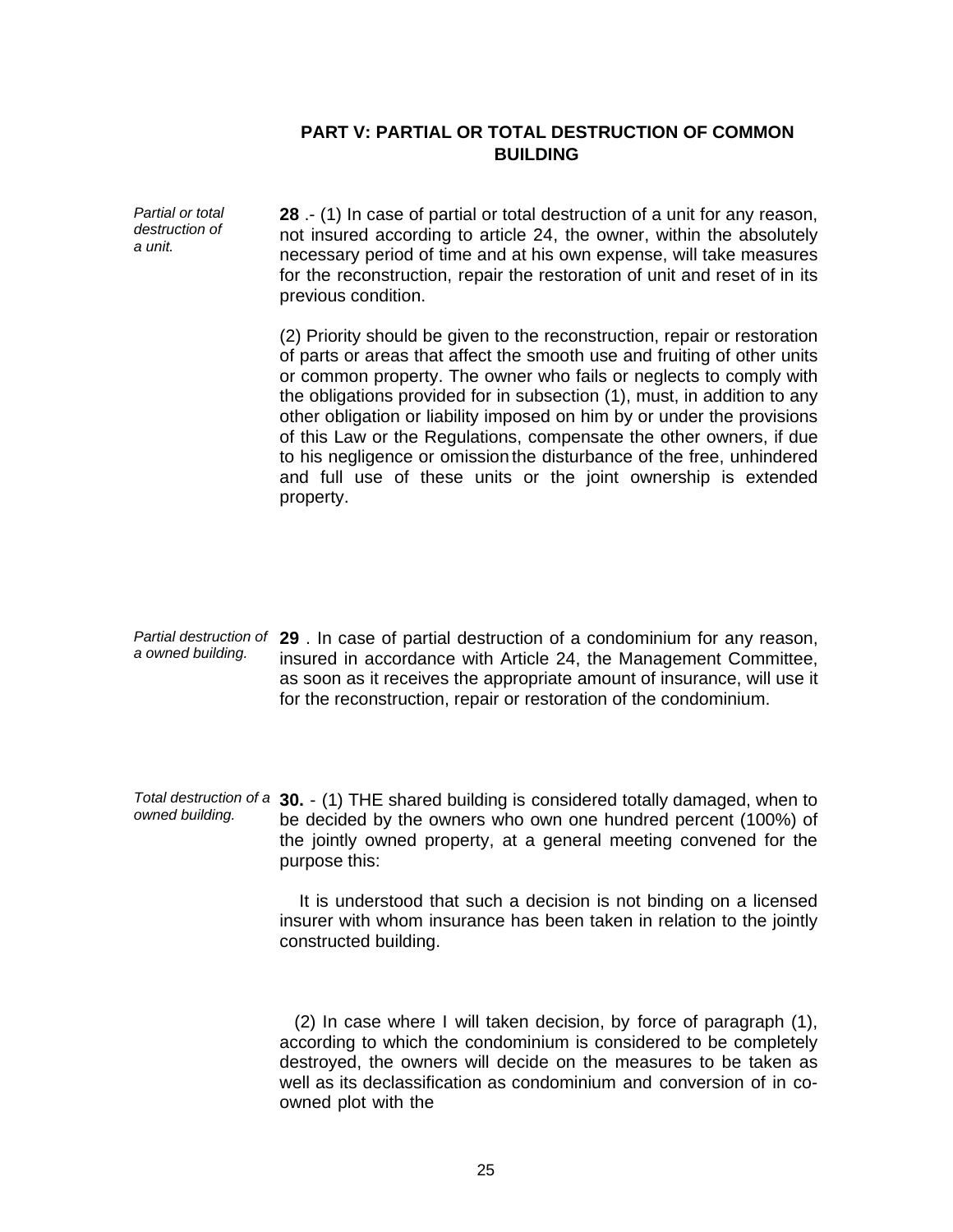proportion of their shares, in a general meeting that you will convene specifically for this purpose. The decision must be taken unanimously.

(3) In the event that the owners do not agree under this article with-

(a) Whether the joint-stock building will be considered totally damaged under subsection (1); or

(b) the measures to be taken under this subparagraph (2), may be submitted Application:

(i) to the Court to activate mediation procedures, under the provisions of the Certain Matters of Mediation in Civil Disputes Law of 2012, or any law amending it or the replaces,

(ii) to the Court for a decision on the above issues and Mediation under a conciliation agreement resolves the disputed issues or the Court has jurisdiction to rule on the disputed issues.

(4) The Court I will issues decision that the shared building is completely destroyed if it is satisfied that, after taking into account the rights and interests of the owners as a whole, it is fair to consider the jointly owned building as a whole damaged.

(5) In the event that a conciliation agreement is reached through mediation or the Court issues a decision that the joint-ownership building is completely destroyed or if a conciliation agreement is reached by the Ombudsman or the Court issues a decision on the measures to be taken pursuant to (2), the Court may, by decree, impose such conditions and give such instructions, including instructions for the payment of sums of money, as it deems appropriate for the fair distribution of the consequences of the decision among all owners.

(6) Should the conciliation agreement or the Court rule that the jointstock building is not completely destroyed, it may give any instructions it deems appropriate, including instructions for the reconstruction or restoration, in whole or in part, of the commonly owned building. In exercising the powers conferred on it by this subparagraph, the Court may grant such decision the decrees, such as I will judges necessary the appropriate for

the realization of instructions of, including decisions or decrees with who-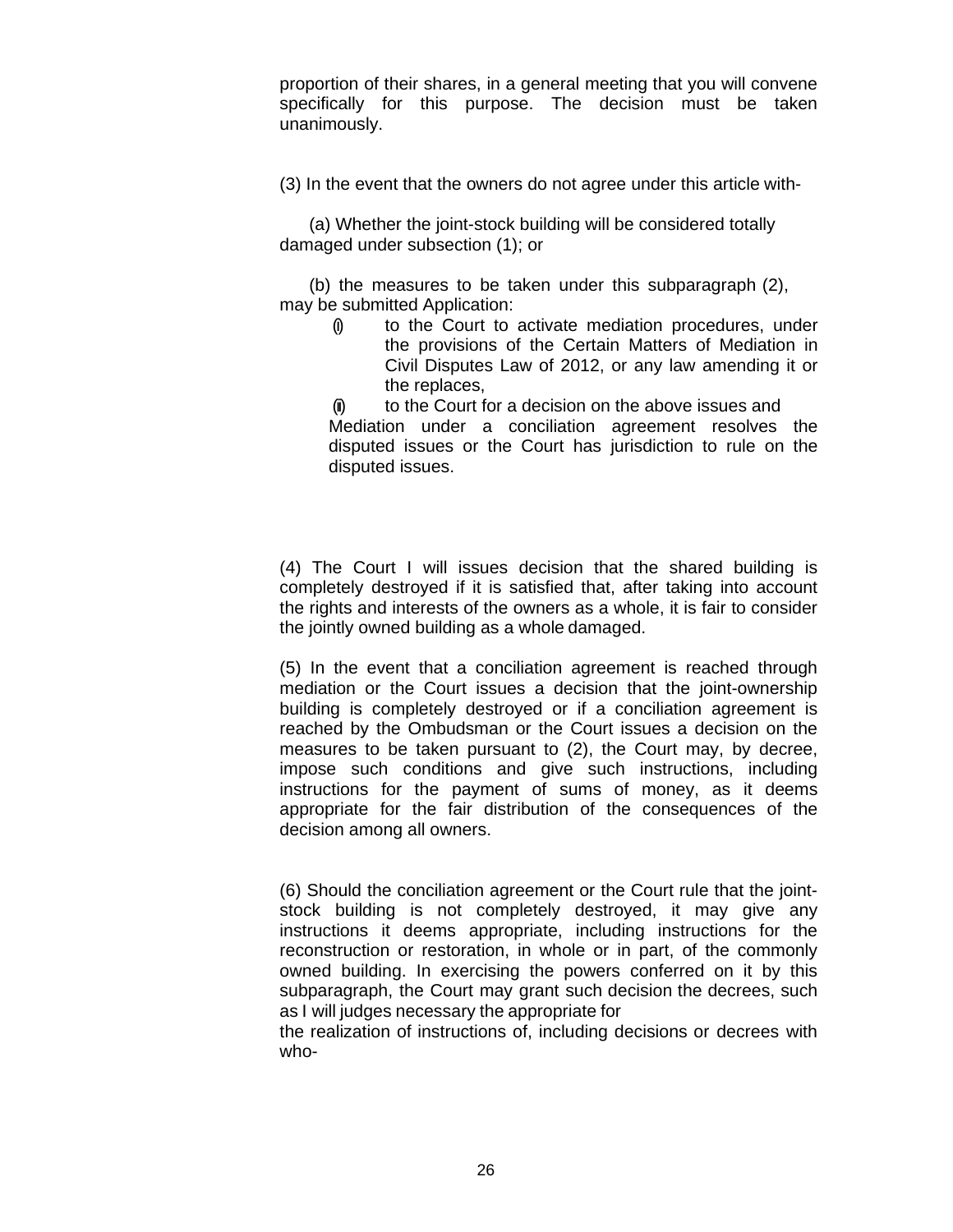(a) It is ordered the disposal of money of insurance in in relation to damage to the common building received by the Management Commission ∙

(b) the payment of sums of money by the owners or one or some of them is ordered;

(c) such conditions are imposed as the Court deems appropriate.

(7) For the purposes of this Article, an application to the Court, either for the purpose of a decision or for the purpose of activating the Mediation procedure, may be submitted by the Management Committee or by an owner or any person having a registered real right or right.

(8) In the event of such an application to the Court under this Article, any licensed insurer who has taken out insurance in respect of a jointly constructed building shall have the right to appear before the Court.

(9) The Court may amend any decree rendered pursuant to this Article.

(10) In case of submission of an application under this article, the Ombudsman, through a conciliation agreement or the Court with a decision or decree accordingly, decides on the payment of costs, as he deems appropriate.

*Sale* **31.** The decision to sell a communally owned building, which has been totally destroyed or is considered totally damaged, requires the consent of its owners one hundred percent (100%).

> **32** . In case of total destruction of the jointly owned building, as provided in Article 30, or in case of sale of the jointly owned building, as provided in Article 31, or forced expropriation, the respective interests of the owners:

> a) will be the respective shares of the owners of the units in the joint ownership, as provided in article 38G of the Law on Real Estate (Ownership, Registration and Valuation) Chapter 224, as amended and replaced, the

b) will be the respective registered shares of the owners of the jointly owned buildings:

Of course that for the buildings where they have registered before the implementation of the Real Estate (Ownership, Registration and Valuation) (Amending) Law, N6 (I) / 1993, on 12 February 1993, the share in the joint ownership will be calculated on the basis of the

*common owner construction totally damaged.* 

*Interest of the owners in case of destruction or termination of the common building.*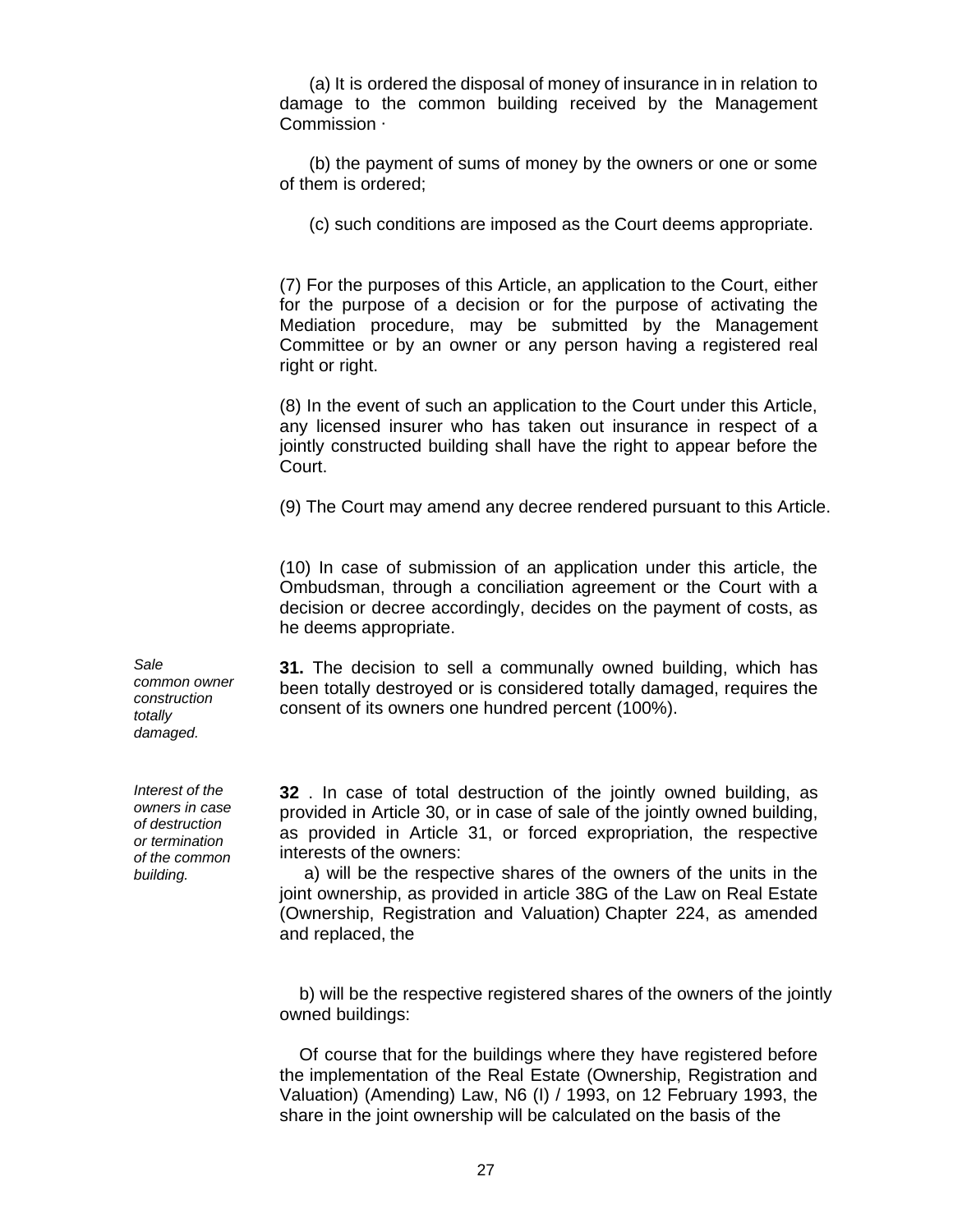applicable current appraisal value, unless otherwise agreed.

### **PART VI: GENERAL PROVISIONS**

*Offense for failure to* . \_ does not exceed the amount of €3,000.00.<br>*comply.* 

(2) A court exercising criminal jurisdiction may, in addition to the imposition of a fine, under subsection (1) order the convicted person, under such conditions and within such period as it deems reasonable, to proceed the avoid the execution any deed the omission in relation to which the specific has been committed offense.

*Edition of Cycles*  **34.** The Service may issue circulars to define procedures for the implementation of the provisions of the Law, these Regulations and Standard Internal Regulations, as well as to explain technical or other issues where necessary and will be applied to all common buildings in the Republic.

*Issuance of Regulations* **35.** - (1) The Council of Ministers may issue Regulations and their publishes in Official Newspaper of Democracy for the best application of the provisions of this Law for jointly owned buildings in Democracy.

> (2) Without prejudice to the generality of subsection (1), any such Regulations may provide for all or any of the following matters:

> (a) Him definition of any type application, notice or other document that is allowed or required under the provisions of the Law of this ∙

> (b) the determination or modification of fees or charges in connection with any document or matter under this Act;

> (c) τον definition fees the and rights and τον Mediation mechanism for the various issues of the management of the common building, or any other issues and issues that can be mediated under the provisions of this Law.

> (d) the definition of criteria for exemption from registration of a common building by the Office.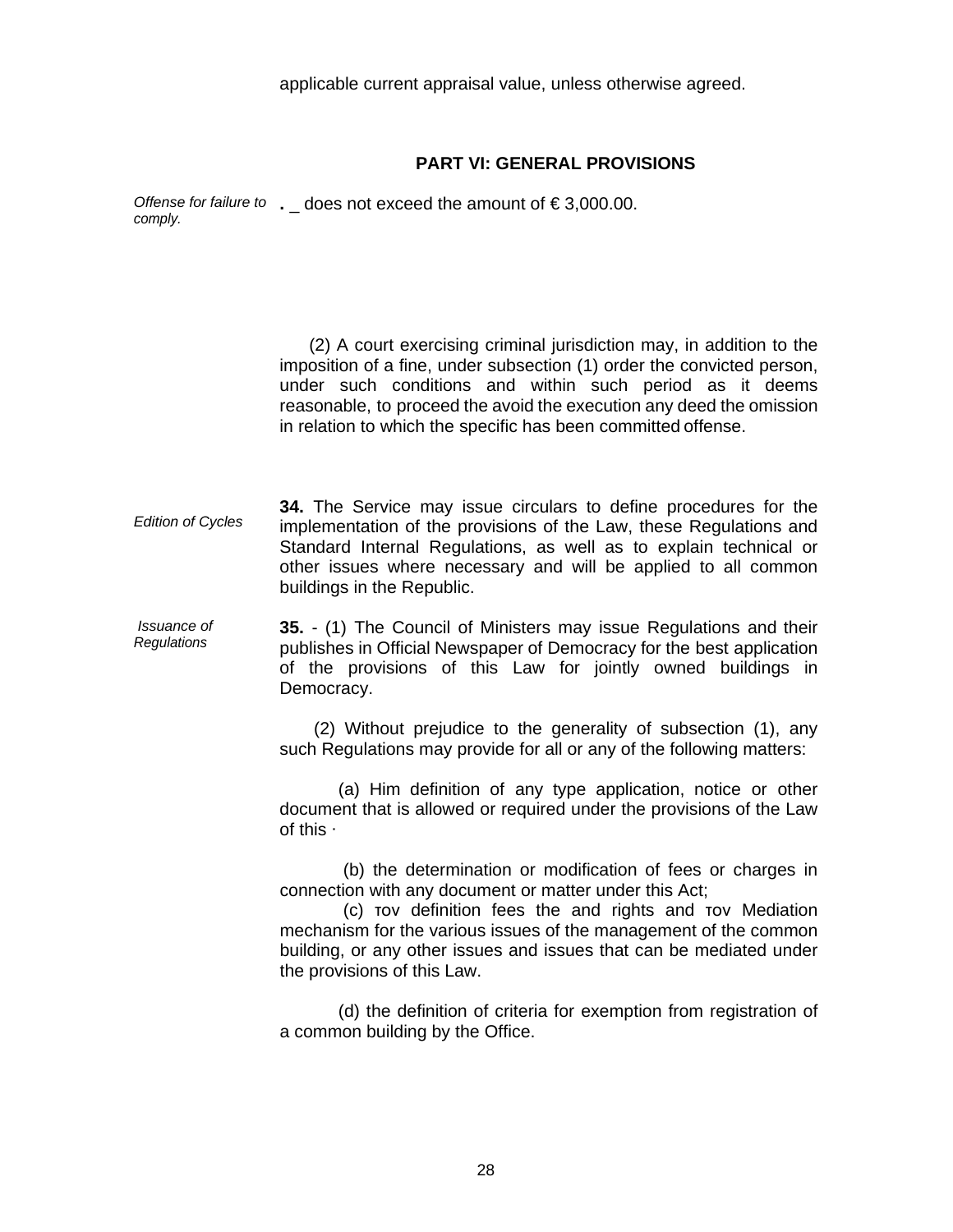(e) in general for the better application of the provisions of this Law and the determination of any issue or thing that needs or can be determined under the provisions of this Law.

*Abolition Chapter 224*  **36.** With the entry into force of this Law, articles 38 IA to 38L of Part II and the Standard Regulations for the Regulation and Management of Common Buildings listed in the Table of the Real Estate Law (Occupation, Registration and Valuation) are repealed.

*Entry into force.*  **37.** This Law shall enter into force on a date determined by a decision of the Council of Ministers published in the Official Gazette of the Republic.

# **ANNEX I.**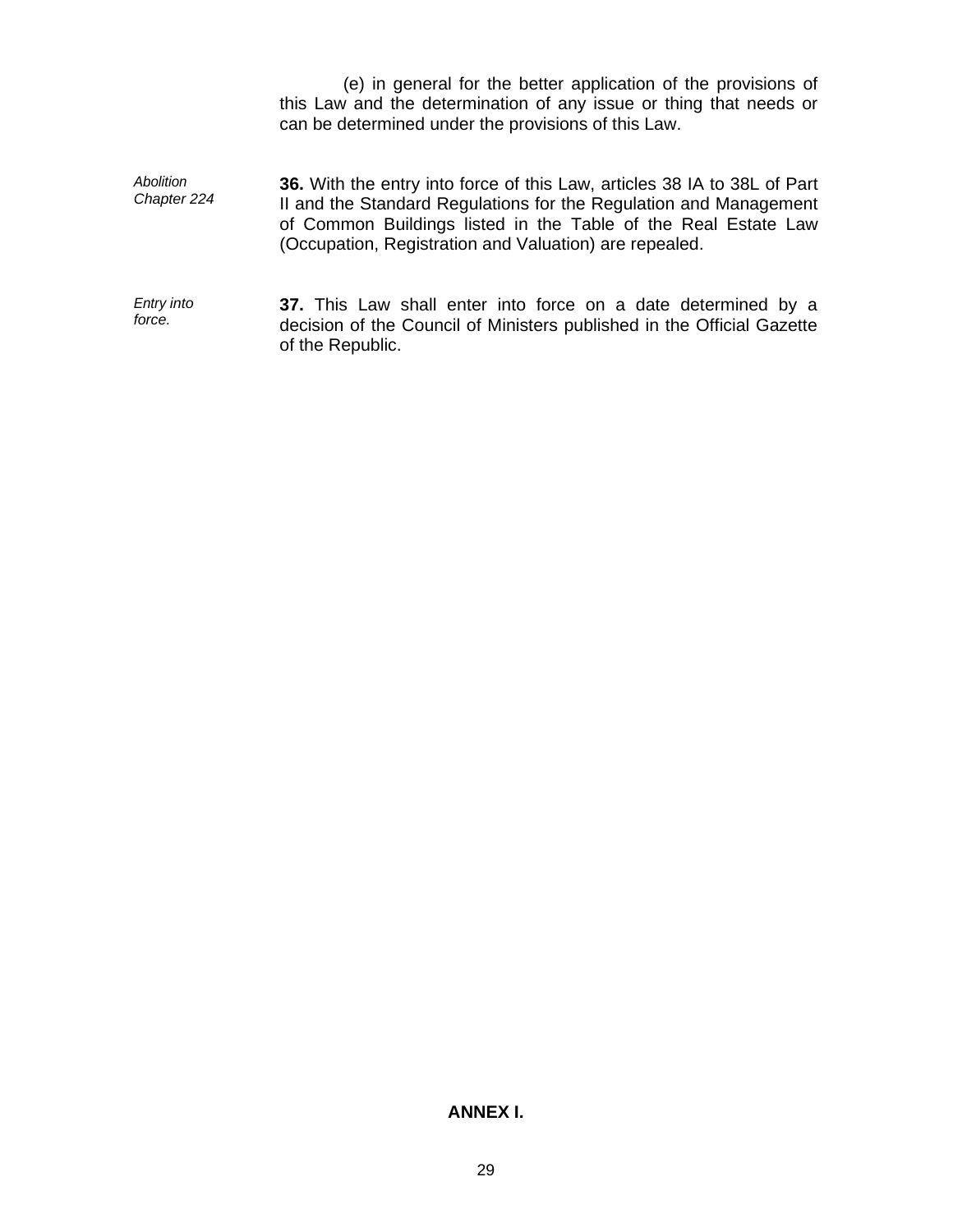# **Standard Internal Regulations for the Regulation, Operation and Management of Common Buildings**

# **PART I - INTERPRETATION**

1 .- (1) In these Rules of Procedure-

"Law" means the Law on the Management of Shared Buildings and Related Matters or any Law that amends or replaces it and includes the Regulations issued pursuant to any of its provisions.

"Owner" means any person who lawfully owns and controls the unit or property.

(2) Unless otherwise stated in the text, words or expressions contained in these Regulations have the meaning given to them by the Law.

### **PART II - DESCRIPTION OF SHAREHOLDER BUILDING**

**2.** Detailed description of the co-owned building, including the co-owned property, ie description of the floors, the various units, the limited co-owned property, the basement, the floors, the roof, the external constructions, the parking spaces, the facilities, etc.

…………………………………………………………………………………………………… …………………………………………………………………………………………………… …………………………………………………………………………………………………… …………………………………………………………………………………………………… …………………………………………………………………………………………………… …………………………………………………………………………………………………… …………………………………………………………………………………………………… .. (State the description as above)

# **PART III - TABLE A 'AND TABLE B'**

3 .- (1) (a) The proportion of the joint ownership that belongs to each unit, as provided in article 38G of the Law on Real Estate (Ownership, Registration and Valuation) Chapter 224, as it is amended and replaced and the percentage of the votes to which each owner of the unit is entitled during the voting provided for in Regulation 25 shall be set out in a Table according to the type of Table A 'attached to these Regulations.

(b) THE ratio of registered share where belongs in each main of property and the percentage of votes to which each owner is entitled construction against the voting where provided in Regulation 25 I will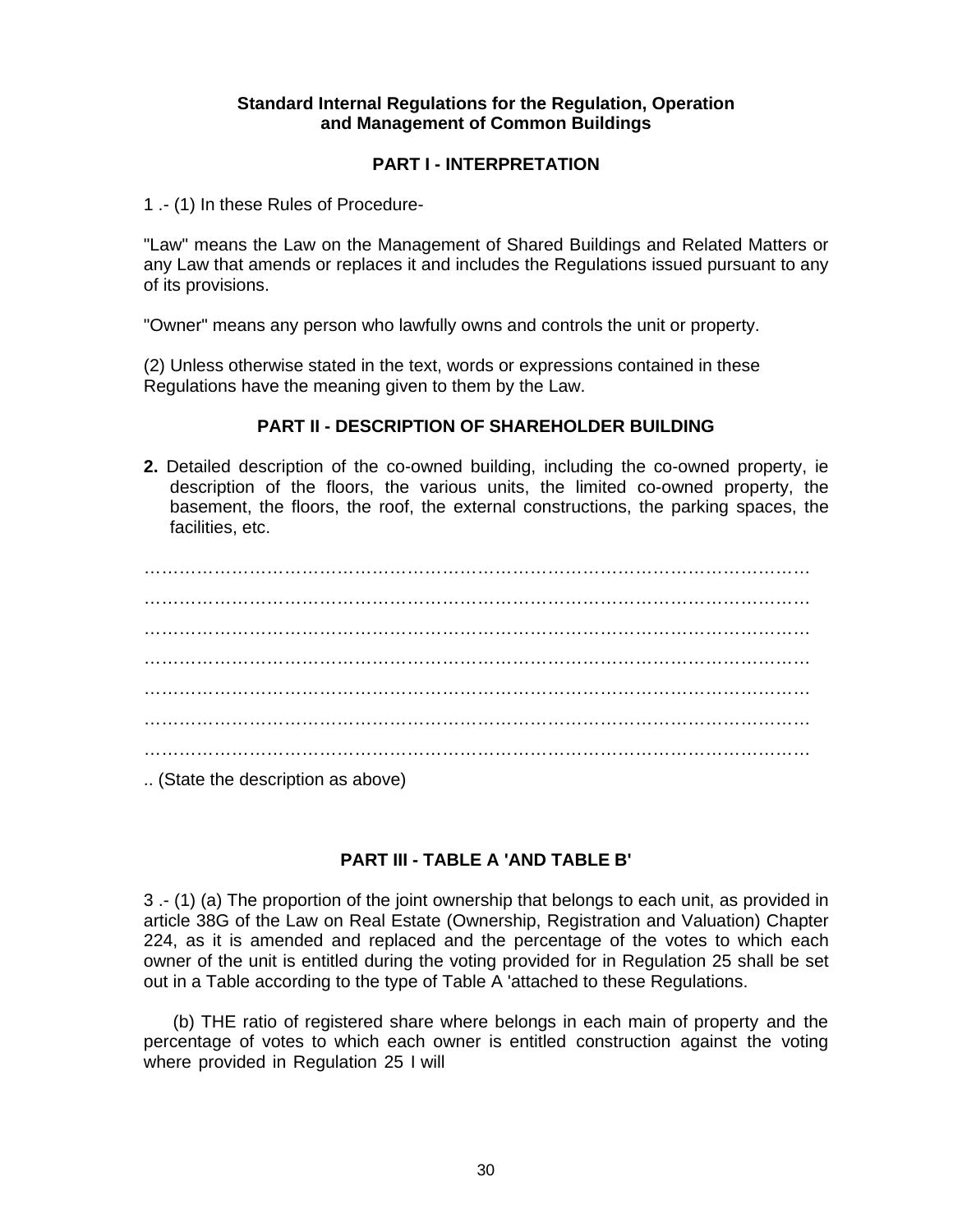exposed in Table against τον attached to Regulations them type of Table A '.

Of course that for the buildings where they have registered before the application of about Real Estate (Possession, Registration and Valuation) (Amendment) Law, N6 (I) / 1993, on February 12, 1993, the share in the joint property will be calculated based on the current general valuation value, unless otherwise agreed.

(2) The share of each owner in the costs for the maintenance etc. of the common property, as provided in article 21 of the Law, will be displayed in a Table according to the type of Table B 'attached to these Regulations.

# **PART IV - RIGHTS AND OBLIGATIONS OF OWNERS OR HOLDERS**

4. Any owner can make conversions, additions or repairs inside the unit that belongs to it, to join tangent units, to increase the area of a unit that belongs to it, after merging in it part of another tangent unit that also belongs to it or to join in whole or in part with an internal ladder one or more units that belong to it with one or more overhead units that its belong to:

It is understood that no conversion, addition or repair-

(a) Will not adversely affect the rights of the owner of any other unit and not I will intervenes in fruiting of from τον owner of another unit

(b) will not in any way affect the joint ownership, its smooth operation or its yield; and

(c) will not in any way affect the walls supporting the joint property building and of external of walls , not I will sets with any endanger the safety of the condominium and will not affect the external appearance of.

5. Once in possession of his unit, each owner is obliged to pay to the Management Committee the amount of money to be determined in accordance with these Regulations, which will represent his share of the cover of initials expenses management and address of common owner property. In addition, the respective owners will pay to the Management Committee the total amount that will be determined in accordance with the Law and these Regulations. Each owner will contribute to this amount depending on its area, as provided in Article 21 of the Law and as shown in Table B 'attached to these Regulations. Any person who becomes a later stage owner he's got the same obligation contribution against of amount of it. This amount will be used as a fixed reserve against common expenses of the common property, including the insurance of the common building according with the Law as and for future repairs the and repairs to maintain the property construction.

6. The Management Committee will submit to the owners a quarterly statement stating the expenses of the previous three months, their nature and against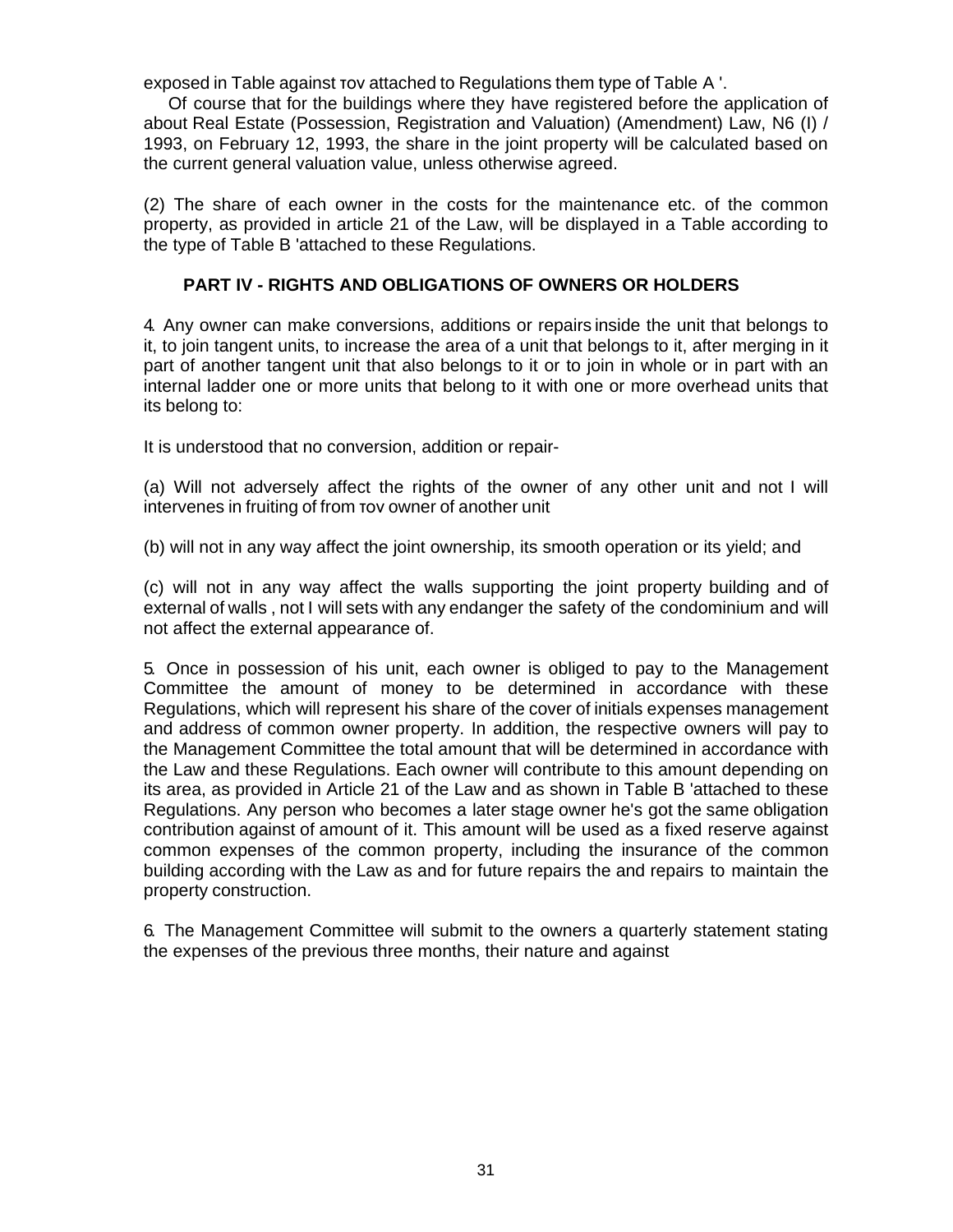amount any member of the Management Committee, who is the owner, has contributed against these expenses. These initial payments from the owners will be used to pay the costs incurred in the first year and τα subsequently years. If the initial they payments prove insufficient for cover of expenses of quarterly, the owners I will increase respectively the more above amount, after written notification of the Management Committee to each owner.

7. No owner or holder-

(a) Will not use any unit-

- (i) for any illegal purpose ∙
- (ii) for uses that due to the nature of the premises there is no approval such as …………………………………………………………………………………………. (state the non allowed uses depending with the nature of premises, ie residence or work)
- (iii) generally for any use that may cause noise, odor or other nuisance or that could be harmful to the health or safety of the owners, tenants, tenants, owners the of them where they use the others units the where not is appropriate in manners and decent behavior the

(b) will not use part of the common property in such a way as to affect it the appearance the the elegance of common owner construction the the seamless and hassle-free use by landlords, tenants, tenants, landlords or those using other units in the property construction.

(c) will not convert the originally agreed use of its unit into another use contrary to or prohibited by these Regulations.

(d) observed of rights of in relationship with anyone limited proprietary property granted for the sole use of its unit will not move, replace or interfere in any way with any part of the proprietary property.

8. No one owner the holder without the previous security consent of the Management Committee and in violation of the provisions of any relevant Law or Regulations-

(a) Not I will hangs, exposes the places any object the clothing from balcony, terrace, roof, railing, door or window or from any other external part of the condominium or from any part of the condominium so that it is visible from out ∙

(b) will not abandon, place or retain any objects on the main and auxiliary entrances, on the staircase, on the stairwell, on the corridors, on the roof, on the elevator or on any other part of the common property;

(c) will not carry heavy objects by lift ∙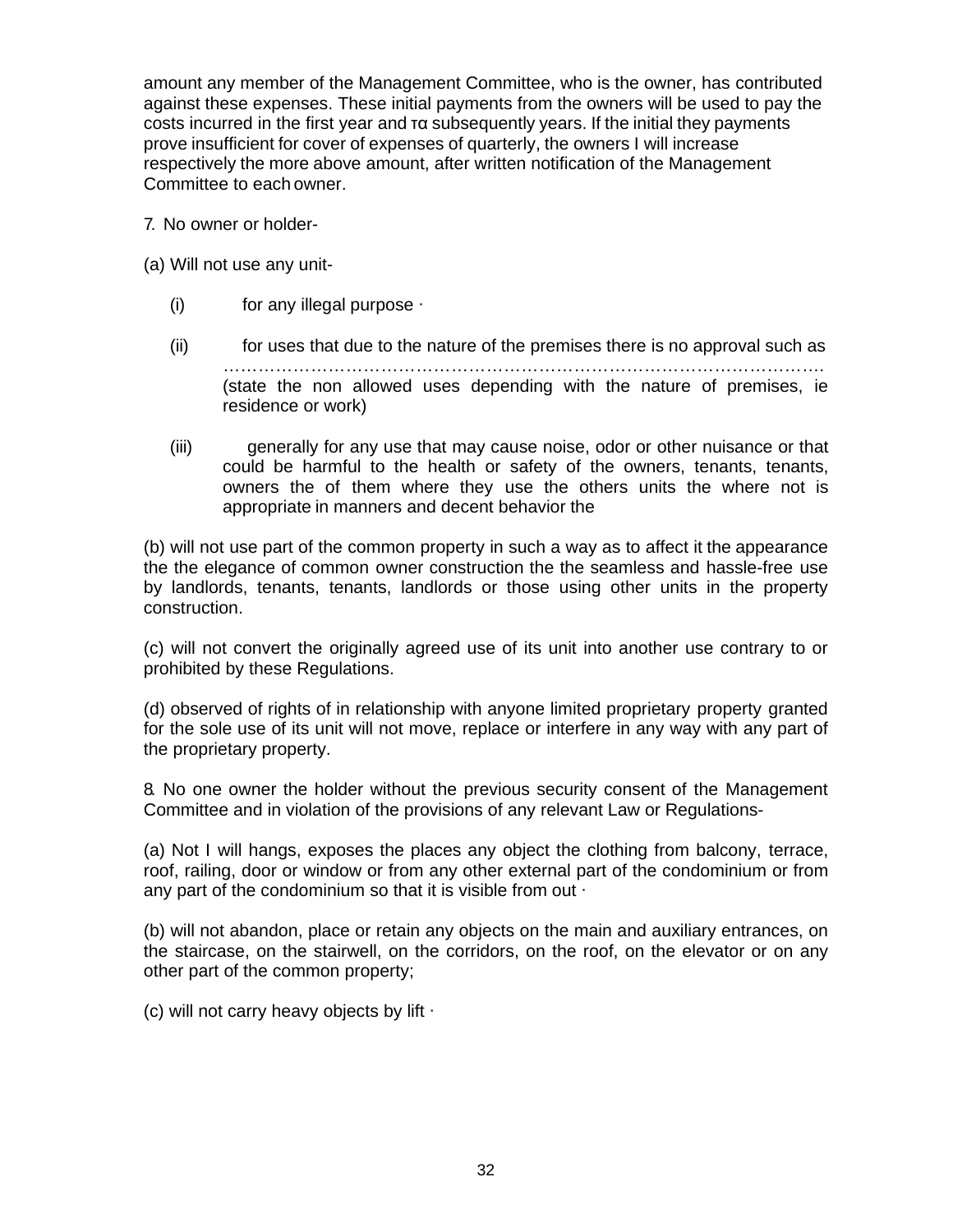(d) not I will changes the colour στα windows, doors balconies, verandas, railings or exterior walls of the condominium and generally of any structure on the exterior wall, surface or part of the condominium of construction ∙

(e) shall not post, place or permit the posting or affixing of any sign, mural, advertisement, notice, illuminated sign or notice of any kind on any exterior of the condominium or on the roof or on any window or other part of the condominium , so that it is visible from the outside ∙

It is understood that the owners, tenants, tenants, owners or those who use the units can place next to the main entrance and next to the entrance of their unit, in an appropriate position to be determined by the Management Committee, small signs with the names and their professions, the dimensions of which may be determined by the Management Committee

(f) will not own, store or use any objects or materials that may disturb the other owners, tenants, tenants or owners of the units the τα faces where they use the units the their neighbours due of odor or smoke, dust or soot emanating from or produced by them and generally anyone flammable the dangerous objects the materials neither I will makes anything that may affect or cancel any fire insurance in relation to the common building or property or any part thereof or increase the insurance premiums of this ∙

(g) will not use solid fuels for food preparation ∙

(the) not I will throws in the sink, lavatory, sink, bidet, shower the bathtub the in the sewer system any solid or useless objects or objects which may close the ducts or pipes, pollute the atmosphere or from which flammable or dangerous gases may emerge, nor shall they throw into the pipes or tubes anything that is possible to cause damage to them ∙

(i) will not dispose of waste or rubbish anywhere other than in bins or other areas specifically designated for that purpose;

(j) not hang, shake, brush, clean or tap carpets, pillows or other household items or clothing from any balcony, terrace, roof, railing, stairwell, door or window of any unit or any part of of the co-owner property ⋅

(k) will not keep any animal in any unit:

It is understood that it can keep a pet that does not cause any inconvenience or violation of any applicable Law or Regulation;

(l) will not allow the singing or playing of any musical or mechanical instrument or the use of any gramophone, radio, tape recorder, television or recorder in such a way as to disturb any owner, tenant, tenant or owner of any other unit;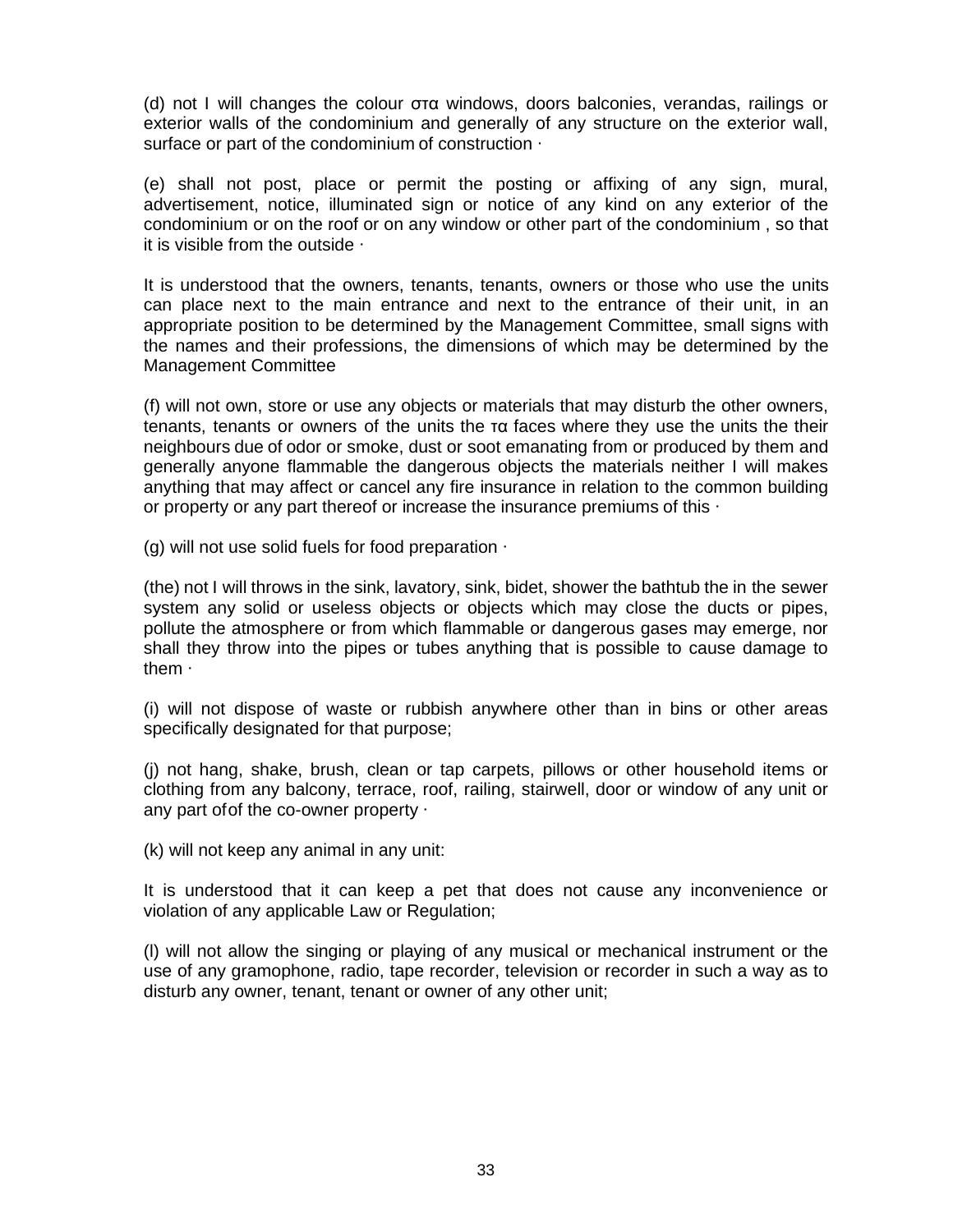(m) will not place or install awnings or air conditioners on a balcony, terrace, roof, door, window, skylight, wall or other external surface of the condominium or above or below them, without the prior written consent of the Management Committee. with their position, color, size and shape ∙

(n) will not erect, display, place or post nor allow it to be erected, displayed, placed the posted outside from the unit of the in any exterior of the condominium or any part of the condominium radio or television antenna or wire or pole or any other device or object;

(o) will not place or plant any plants on a balcony, terrace, roof, window, wall or other exterior of the condominium except decorative plants in elegant vases or other suitable containers that harmonize with the overall appearance of the condominium, approved by the Management Committee and do not allow water to leak from them ∙

(p) will not spill or allow water or other liquids to be spilled from its unit into the units of other owners or on the common property or generally outside the common building.

### 9. Every owner owes

(a) To allow the Management Committee and its representatives within reasonable hours and upon notice - of course no emergency notice is required - to enter its unit for inspection and maintenance, repair or replacement of pipes, wires , cables and pipes of the unit which may be used in connection with the harvesting of any other unit or of the common property or for the purpose of maintenance, repair the replacement common owner property the the assurance of compliance of the Regulations of these ∙

(b) to performs quickly each work where of is required from responsible administrative an institution, authority or person in relation to its unit other than work in relation to the joint ownership property and to pays each tax, end, charge where paid for the unit of ∙

(c) repair and maintain its unit and maintain it in good condition ∙

(d) pay promptly any amount due under the Law and the Regulations;

(e) to immediately notify the Management Committee of any change in the ownership, possession or use of its unit and to settle any liability for common expenses;

(f) to notify the Management Committee of any absence, if it exceeds fifteen days.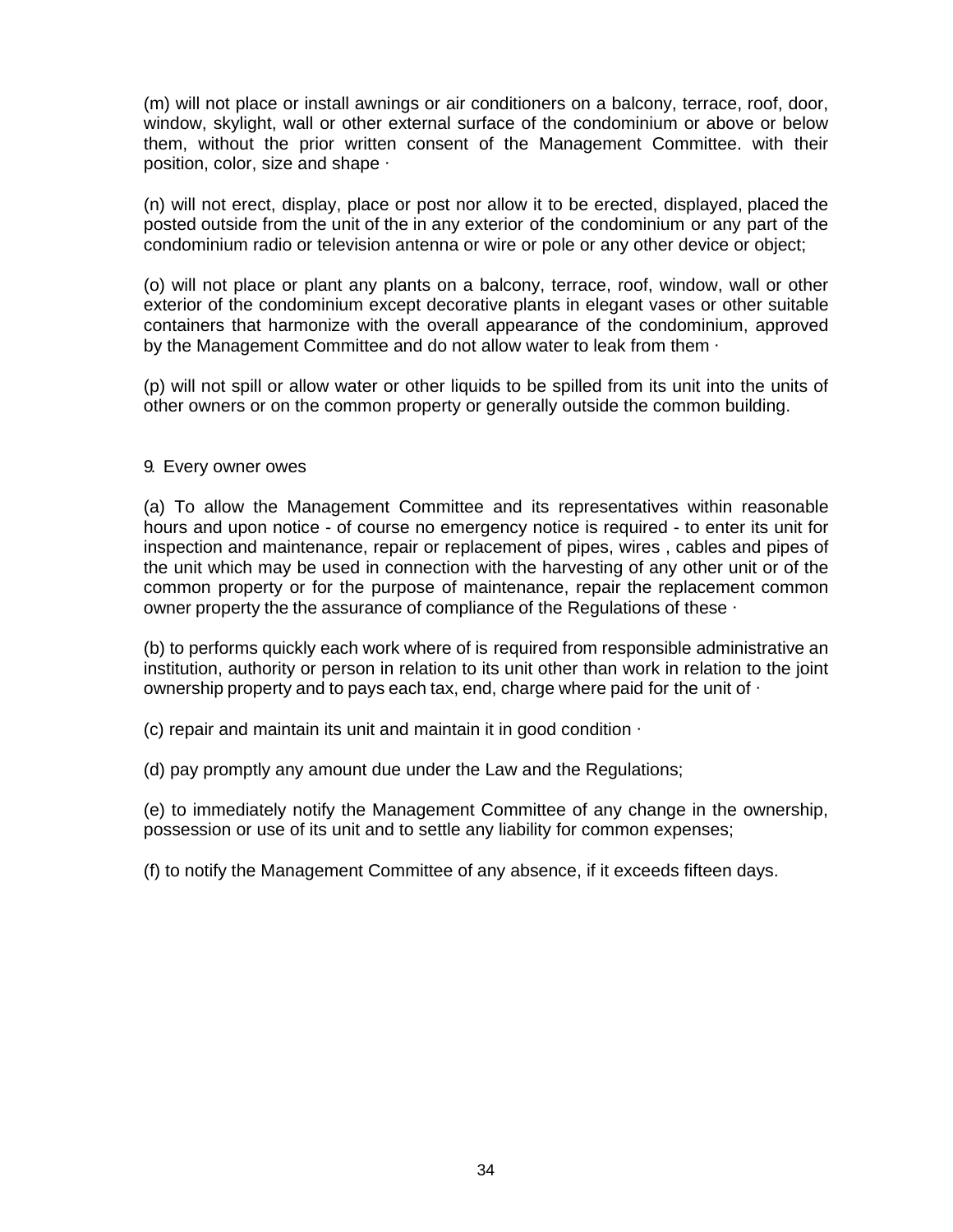(h) insure his unit against fire, explosion of any cause, civil liability, lightning, earthquake, leaking water from pipes, sewer gutter; and heating in licensee insurer, for the how much corresponds in value their replacement as well as damage that may have been caused by any damage from its unit to another unit or to the common building. To notify the insurance of his unit to the Management Commission.

10. Each landlord owes, when granting a lease or entering into a lease, rental agreement, license use the another agreement for the occupation the the use of unit in return or not, to ensure as part of its obligations that such lease, rental, lease or other agreement will be terminated by express of these Regulations and with the explicit commitment of the lessee, tenant or landlord regarding the unconditional acceptance of all the provisions of the Regulations of them.

Of course, that in case against the who The owner conclude contract rent, lease the another agreement for the occupation the the use of unit of, I will appear and I will are guaranteed with the in return the no, τα corresponding monthly How many where owes the owner to the Management Commission.

11. Each owner has the right to claim, through the Management Committee or directly from the offending owner in case the Management Committee neglects or refuses to act on behalf of the owner, such as the offending owner to repair any damage caused by violation of any of the provisions of the Regulations of them.

12. Each owner has a personal responsibility to the other owners and to each third for each violation any layout of Regulations of them from the same and by any tenant, tenant or owner of his unit, in return or not, and also for any deterioration of the situation or damage to the common property, caused by any act or omission of the owner or tenant, tenant or landlord.

13 .- (1) All the rights and obligations of the owners deriving from the provisions of these Regulations will continue to belong and be borne by each owner, whether the owner owns or uses the unit or not. If a unit remains unused or empty for any period of time, the owner will remain responsible for the fulfillment of all its obligations and for the payment of the costs corresponding to its unit, as defined in the Regulations them.

(2) In case where The owner denies to pay any how much where owes by force of article 21, The lessee the legal holder of unit it can to pay the more up how much and to the remove from the how much where I will pay in owner as rent, unless a private agreement provides different.

# **PART V - GENERAL ASSEMBLY OF OWNERS**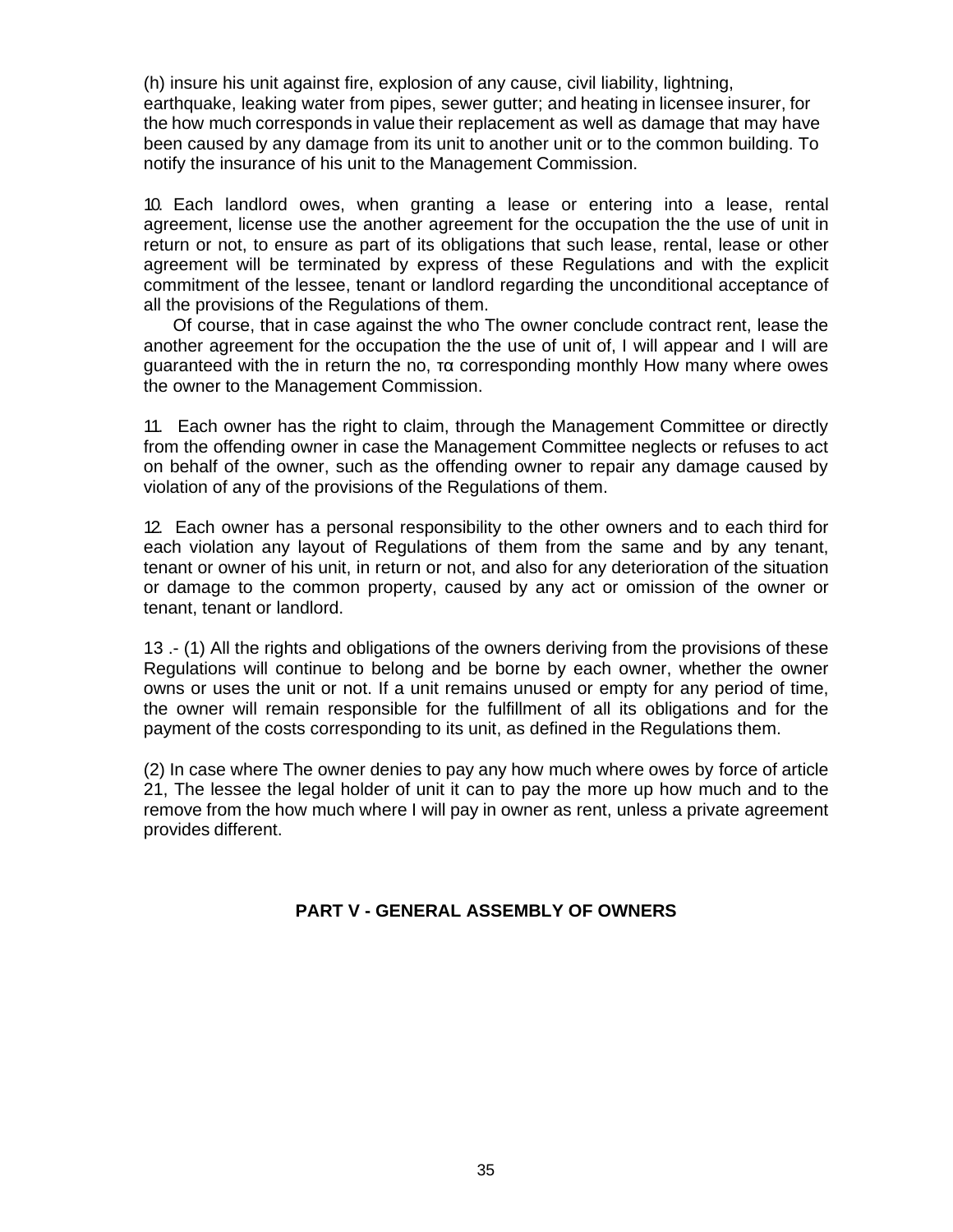14. The first general meeting of the owners will be convened within three months from date registration of common owner construction in the real estate register the three months from the date of issue of the license certificate construction.

15. Each subsequent general meeting of the owners will be convened once a year, of course that the chronicle space, between of date of a annual general meeting and the next one may not exceed fourteen months.

16. Each general meeting, except the annual general meeting, will be called an extraordinary general meeting meeting.

17. THE Management Commission it can, whenever judges appropriate, and he's got obligation, after written Application:

(a) the owners of the units of twenty-five at least one hundred (25%) of the share in shared property, such as is determined in the article 38Θ of about Real Estate (Possession, Registration and Valuation) of Law Chapter 224, as amended and replaced and as shown in Table A 'attached to the Regulations them,

(b) the owners of the common building, of twenty-five percent (25%) of their registered share, to convene an extraordinary general meeting. If the Management Committee does not convene a meeting within fourteen days from the day the request was submitted, the owners who submitted the request may convene the meeting.

It is understood that for the constructions that have been registered before the application of the Real Estate Property (Occupation, Registration and Valuation) (Amendment) Law, N6 (I) / 1993, on February 12, 1993, the share in the joint property will be calculated based on the respective valid general appraisal value unless differentially agreed.

18- (a) For each general meeting a seven-day notice must be given specifying the place, date and time of the meeting and, in case of special work, the nature each work. Random failure to given the notice she in any owner the the non download of from any owner not makes invalid any procedure in such meeting.

(b) Notice where is posted in prominent position in shared building considered that was given to each owner one day after posting of.

19. Except for the study of the accounts and the election of the members of the Management Committee by the annual general meeting, any work carried out in such a general meeting or an extraordinary general meeting is considered special.

20. Except if provided different in the Law this the to Regulations, none work will not be conducted at any general meeting unless there is a quorum of persons where are entitled to vote against the time where the meeting takes over the job. A quorum exists if there are present, in person or by proxy, persons to whom fifty percent (50%) of at least the joint ownership belongs, as shown in article 38G of the Law and in Table A 'attached to these Regulations or fifty percent ( 50%) at least of the registered share of the owners of the common property construction.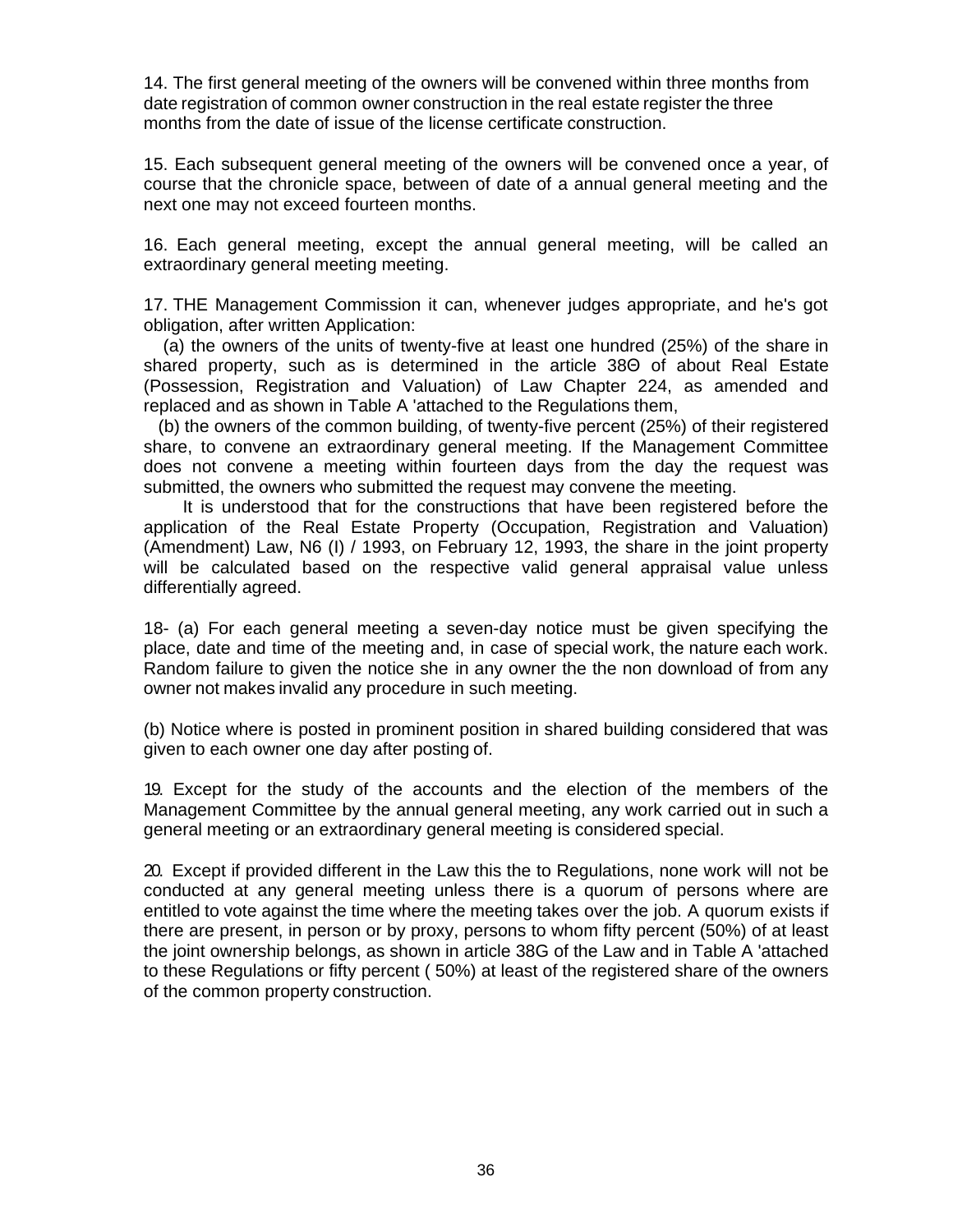21. If there is no quorum half an hour after the time set for the general meeting, the meeting is postponed to the same day of the following week, at the same place and time. Although there is no quorum at this general meeting half an hour after the time set for the general meeting, the persons present and entitled to vote constitute quorum.

21. If there is no quorum half an hour after the time set for the general meeting, the attendees owners of common owner construction where are entitled to vote constitute quorum.

22. At the beginning of the general assembly, its Chairman and Secretary must be elected assembly.

23. Decisions of the general assembly will be taken by show of hands, unless anyone owner where attends personally the with proxy require a vote. If a vote is not required, a statement by the President that a decision has been taken by show of hands will be irrefutable proof of this, without proof of the number or percentage of votes cast for or against the decision. The requirement to hold a vote may revoked.

24. If required conduct voting, she is carried out with whatever way judges the President is right and the result of the vote will be her decision assembly.

25. In the event of a tie, by ballot or by show of hands, the President of the Assembly shall have a second or winning seat. vote.

26. In case where the decision taken with ascension of hand each owner will have one vote. If the decision is taken by vote :

(a) each owner of the unit shall have a number corresponding to the share of the jointly owned property belonging to his unit, as provided for in Article 38i of about Real estate Property (Occupation, Sign up and Assessment) Law Chapter 224, as amended and replaced and as shown in Table A 'attached to these Regulations ∙

(b) each owner of the common building shall have a number of votes corresponding to his registered share.

27. Votes can be cast in person or by proxy, whether the decision is taken by show of hands or by voting.

28. The appointment of a Plenipotentiary Representative must be made by a document signed by the person appointing the Plenipotentiary or his representative. The proxy may be general or for a specific meeting and is not required to be owner.

29. If The owner unit is legal face, it can to takes part in assembly and to vote by proxy appointed in accordance with the provisions governing the legal face.

30. When the unit is owned by more than one owner, the co-owners can, with a document signed by all the co-owners or representatives their,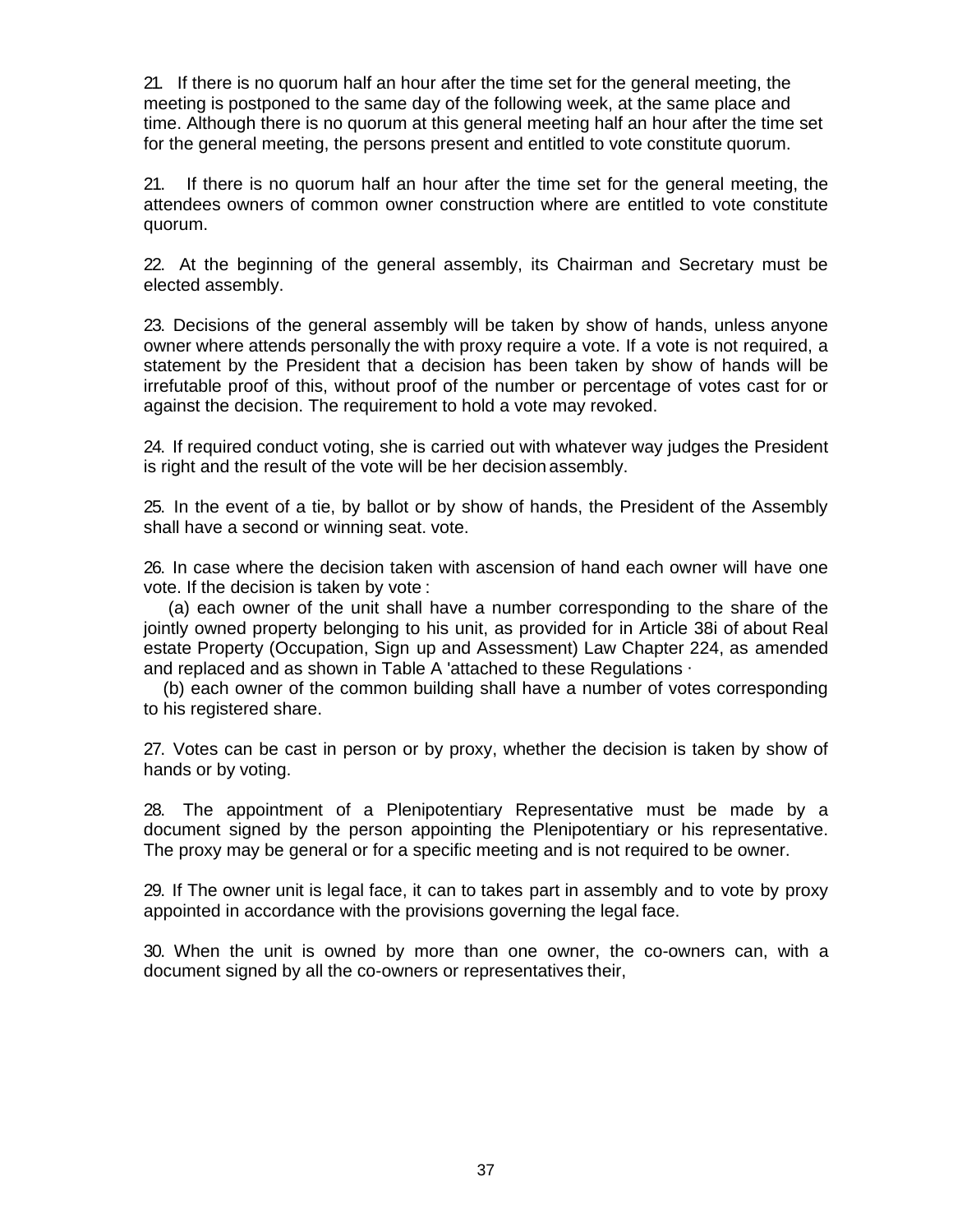to appoint one of them or any other person their representative for all general meetings or for a specific general meeting.

31. Except if required from the by force of Law unanimous decision, no one owner does not is entitled to vote σ ' anyone general meeting, except if be paid all payable in relation to its unit contributions.

32. If the owner is a trustee, he will exercise the right to vote in relation to the relevant unit excluded from the beneficiaries of the trust and these beneficiaries do not have the right vote.

33. Decisions at the general meeting are taken by a majority of the votes of the persons present and entitled to vote, unless determined by the Law or these Regulations by a larger or qualified majority. When a qualified majority is determined by these Laws or Regulations in relation to any matter, no decision in relation to that matter shall be valid unless taken by the majority laid down in is determined.

34. A decision that imposes an obligation or payments on any owner kind the area where not provided from the Law the their These regulations or changing its rights do not apply to this owner unless he consents in it.

35. The secretary of the general assembly must keep minutes of the procedure with the person in charge way.

# **PART VI - MANAGEMENT COMMITTEE**

36. At the first general meeting the owners determine the number of persons who I will form the Management Commission, , and they elect the face the τα persons who constitute the Management Commission.

37. The members of the Management Committee must be owners. If there are more than one member of the Management Committee, he / she is elected treasurer.

38. If was appointed temporary Management Commission by force of article 10 of Law, her term will expire on the date of the first general assembly.

39. The General Assembly may change the number of members of the Management Committee appointed under these Regulations or supplement it by electing new members, if for any reason the number of members has decreased. of:

Of course that, if The number of members of Management Commission reduced below from the number where was set according with their Regulations them, τα remaining members of the Management Committee must convene an extraordinary general meeting in ten days to elect new members.

40. The term of office of the Management Committee, including the term of office of the members elected under Rule 38, lasts until the election of the new Management Committee in the next regular general meeting. assembly ∙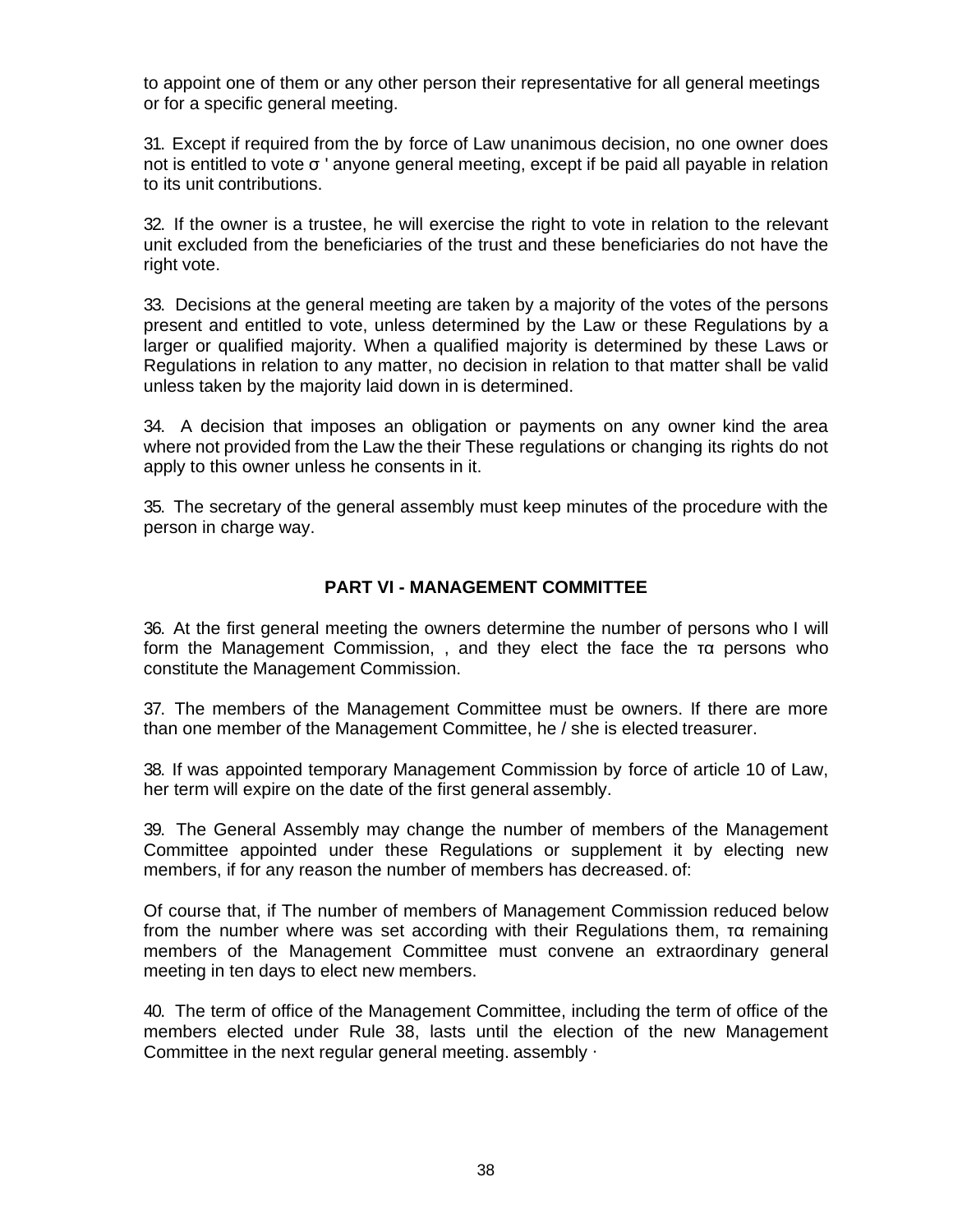It is understood that the owners, by their decision taken at a general meeting, can whenever to terminate the service of any member of Management Committee and replace it with another face.

41. The members of the Management Committee can re-elected.

42. The members of Management Commission, if exceed τα two, they elect between one of them President. If the members of the Management Committee exceed two, the decisions are taken by a majority. If the votes in favor of a particular proposal are as many as against, the decision is considered that turned down.

43. The Management Committee exercises all the powers and performs all the duties defined in the Law or these Standard Internal Regulations and any other powers or duties assigned to it or imposed by the owners in general. meeting.

44. The Management Committee may employ persons or representatives and pay them a reasonable fee, as it deems appropriate. necessary.

It is understood that for issues or issues that arise for the management, safety and maintenance of the condominium, the management committee with transparent procedures, will inform the owners about the bids received and evaluated and will be submitted for approval by the majority of the general assembly of the condominium. construction and then proceed to the conclusion of any contract.

45. The Management Committee keeps records of income and expenses and submits them to approval with all the relevant proof and data in tactic general meeting.

46. The Management Committee may keep audited accounts for the purposes of the regulation 45.

47. Each owner may at a reasonable time inspect the income and expense statements and related receipts and data.

48. The financial year in relation to a co-owned building begins on the  $(1st)$  first day January and expires the  $(31<sup>h</sup>)$  thirty first one day of December each time.

It is understood that the first financial year begins:

(i) the date of registration of the common building in the real estate register and expires on the thirtieth day of December of the same year the

(ii) the date issue of certificate of license construction of owned building and expires on the thirtieth day of December of the same time.

It is further understood that, if the date of registration of the jointly owned building in the Real Estate Register the date of issue of certificate of license after the 30th of June, the first financial year ends on the thirty-first of December of the year immediately following the registration time.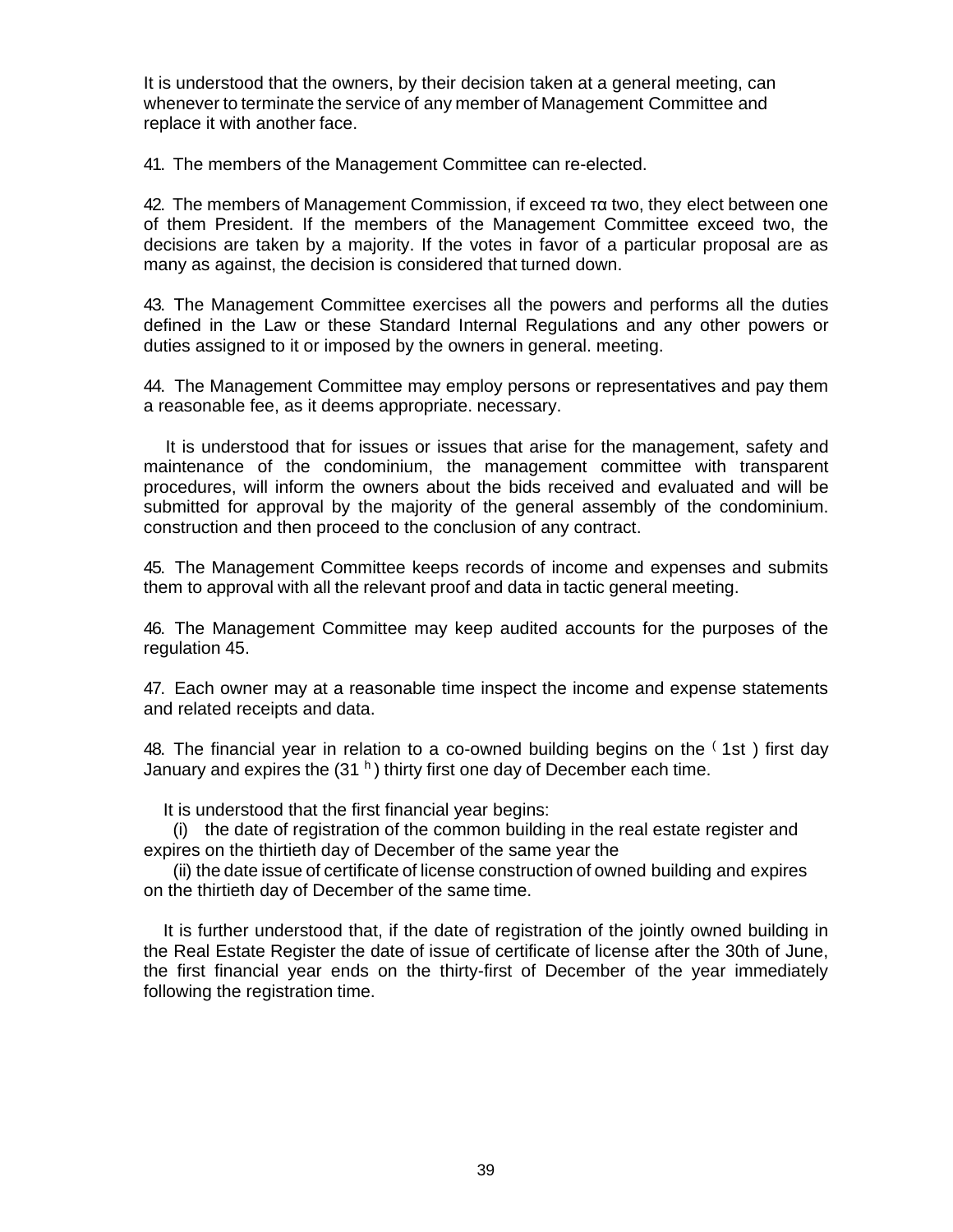### ANNEX I.

### **TABLE A '**

# **(Regulation 3 (1))**

Sharedbuilding known as " ……………………………………………………………………………………………………………… " located in

…………………………………………………………………………………………….

Common property belonging to each unit a) under article 38T of the Real Estate Law (Ownership, Registration and Valuation) Chapter 224, others are amended and replaced and calculated in accordance with other provisions of this article or b) under article 21 of the Law that was calculated in accordance with other provisions of this article, or based on the respective value of general assessment for other buildings that have been registered before the application of Law 6 (I) / 1993.

| floor | <b>UNIT</b>           | <b>SHARE OWNERSHIP SHARE WHERE</b>          | PERCENTAGE OF ONE HUNDRED% OF VOTES IN           |
|-------|-----------------------|---------------------------------------------|--------------------------------------------------|
|       | <b>NUMBER</b>         | DEPENDS ON OTHER UNITS OR REGISTERED        | <b>RELATION TO OTHER UNITS OR IN RELATION TO</b> |
|       | <b>IDENTIFICATION</b> | <b>SHARE OWNER SHARE SHARE CONSTRUCTION</b> | <b>COMMON BUILDING</b>                           |
|       |                       |                                             |                                                  |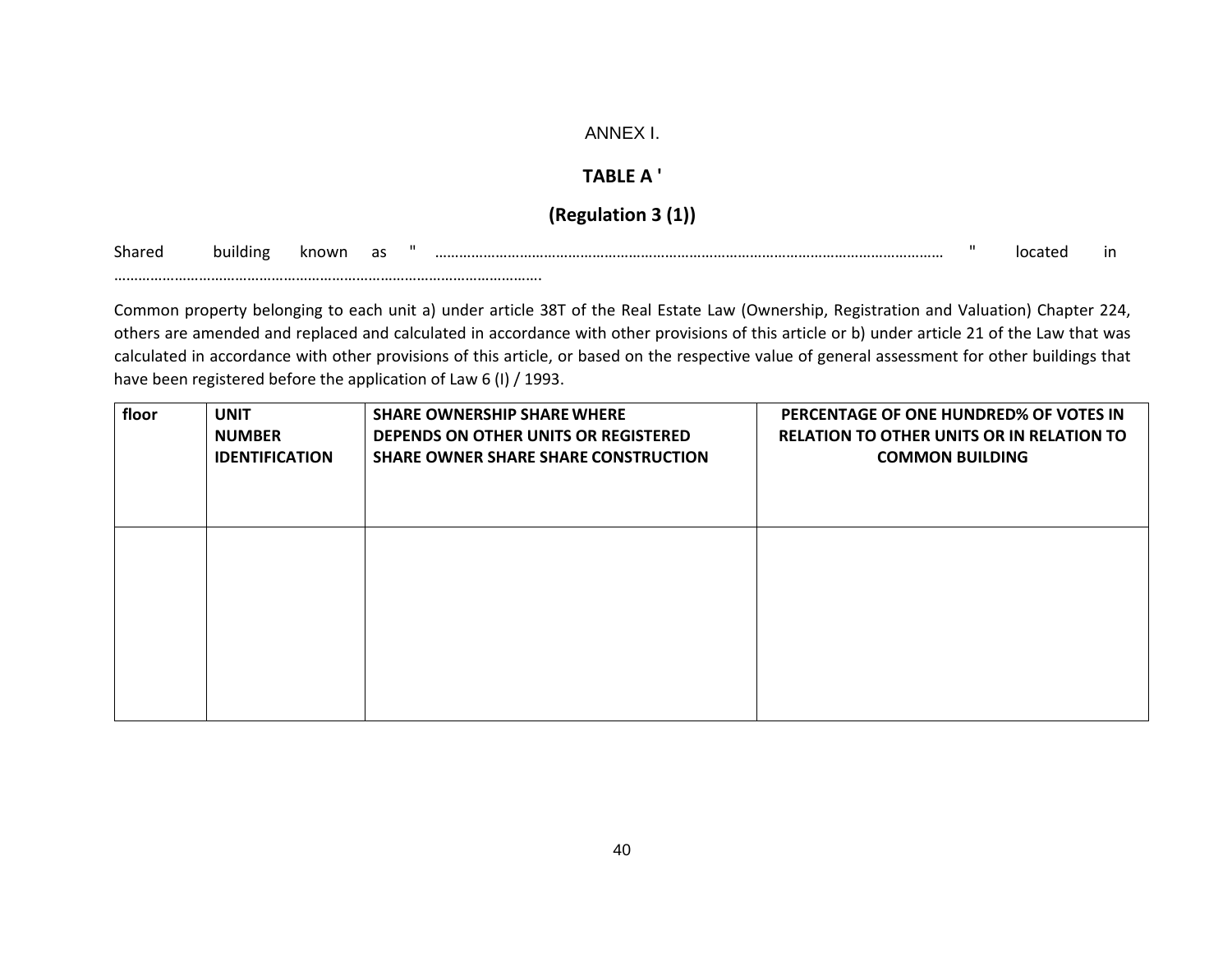# **TABLE B**

# **(Regulation 3 (2))**

Sharedbuilding known as " ……………………………………………………………………………………………………………… " located in

Participation of the units in the maintenance costs, etc. other jointly owned property under article 21 of the Law calculated in accordance with other provisions of this article.

| floor | <b>VOLUME</b><br><b>UNIT</b><br><b>SHARE SHARE</b><br><b>RATIO</b><br><b>RATIO'H</b><br><b>AREA OTHER UNIT</b><br><b>NUMBER</b><br><b>PROPERTY</b><br><b>CLOSED</b><br><b>ACCORDING TO</b><br><b>IDENTIFICATION</b> |  |             | <b>PERCENTAGE PERCENTAGE%</b><br><b>EXPENSES IN</b>                      |                                  |                  |                           |
|-------|---------------------------------------------------------------------------------------------------------------------------------------------------------------------------------------------------------------------|--|-------------|--------------------------------------------------------------------------|----------------------------------|------------------|---------------------------|
|       |                                                                                                                                                                                                                     |  | <b>AREA</b> | <b>EACH UNIT'H</b><br><b>REGISTERED</b>                                  | <b>COMMON</b><br><b>SERVICES</b> |                  | <b>OTHER EXPENSES ***</b> |
|       |                                                                                                                                                                                                                     |  |             | <b>MAIN</b><br><b>SHAREHOLDER</b><br><b>SHARE</b><br><b>CONSTRUCTION</b> | <b>HEATING*</b>                  | <b>SHARES **</b> |                           |
|       |                                                                                                                                                                                                                     |  |             |                                                                          |                                  |                  |                           |

**Notes:**

…………………………………………………………………………………………….

**\* Heating** : Oil consumption, maintenance and repair costs of machinery, other installations, other central heating.

**\*\* Shared expenses:** Cleaner's salary, cleaning materials, elevator maintenance, electricity and water consumption, decoration of common areas, emptying of cesspools and any other expenses related to the provision of services.

**\*\*\* Other expenses:** Insurance, general repairs of private building, elevator, plumbing and electrical installations.